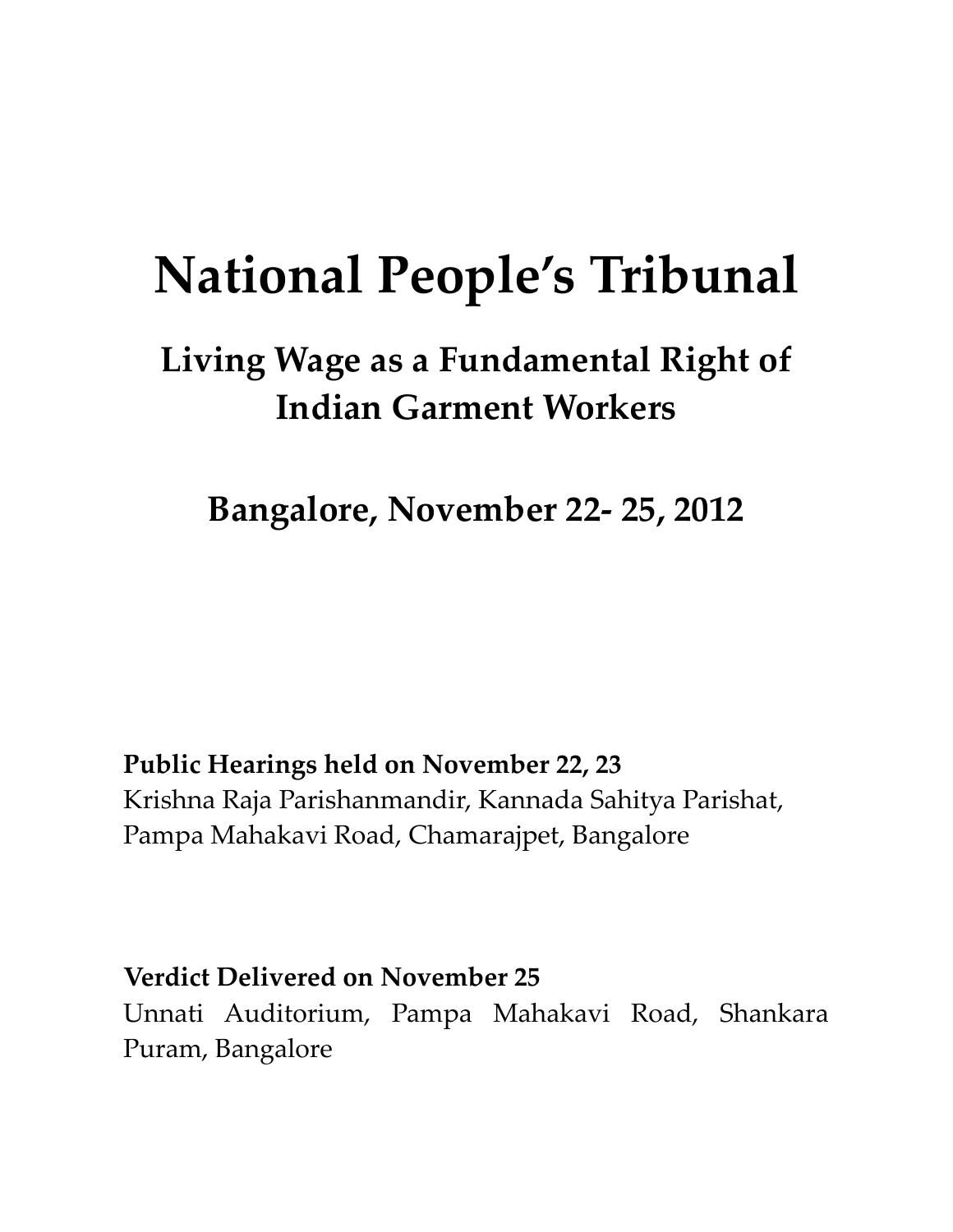# **Table of Contents**

| Living Wage as a Fundamental Right of Indian Garment Workers 1            |
|---------------------------------------------------------------------------|
|                                                                           |
|                                                                           |
|                                                                           |
|                                                                           |
|                                                                           |
|                                                                           |
| 5. Overview of Economic and Social Developments regarding the Present     |
|                                                                           |
| 6. Constitutional Framework on Labour Rights in India  14                 |
|                                                                           |
|                                                                           |
|                                                                           |
| 7. Towards an effective implementation of living wage as a Human Right 17 |
| 8. a. Taking Cognisance of the Phenomenon of Wage theft 17                |
| 8.b. Taking Cognisance of the Extent of Gendered Exploitation and         |
|                                                                           |
|                                                                           |
|                                                                           |
|                                                                           |
|                                                                           |
|                                                                           |
| Annexure 2 - Biographies of Jury Panel for National People's Tribunal  33 |
|                                                                           |
| Annexure 4 - List of Written submissions and list of Background Material  |
|                                                                           |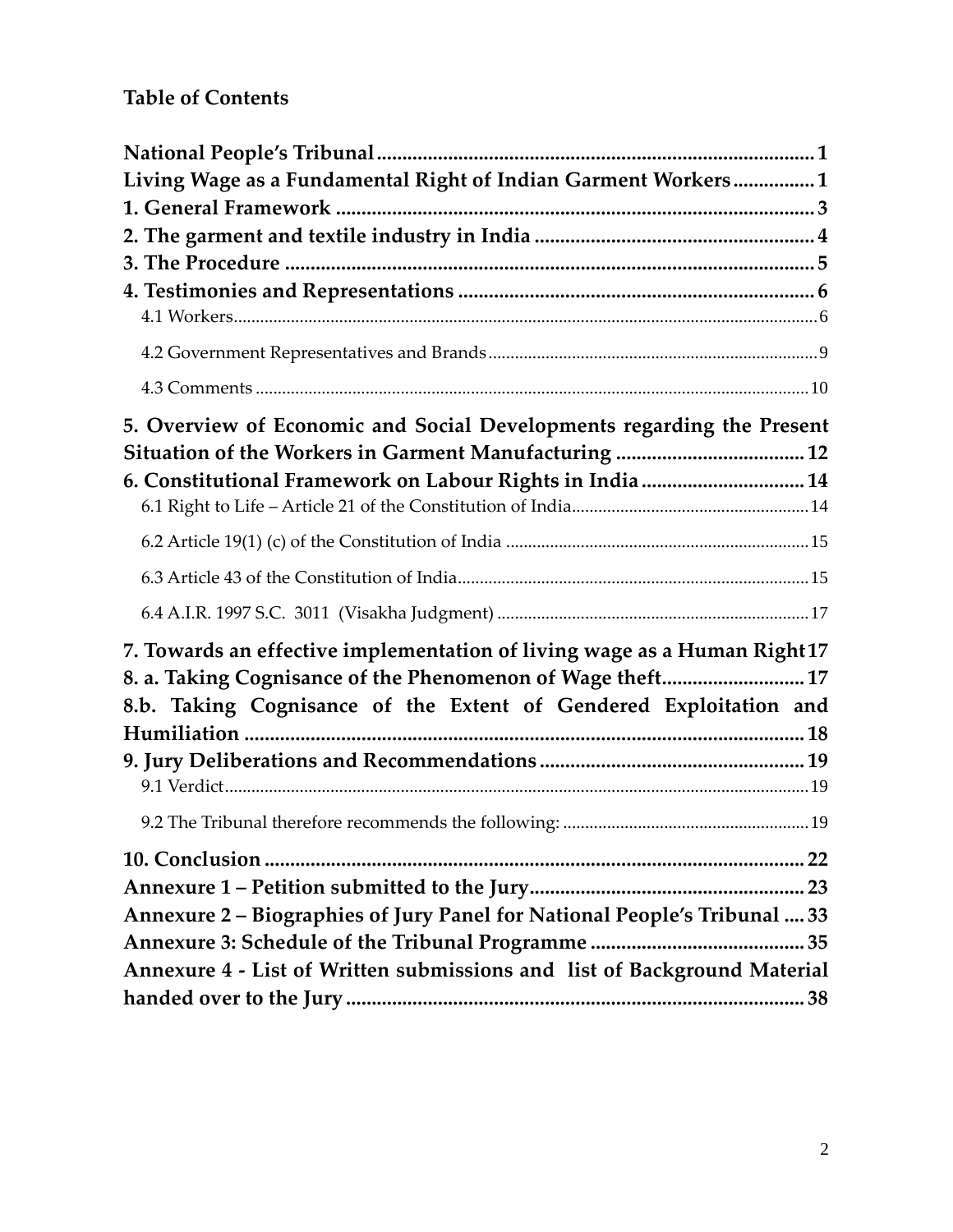# **1. General Framework**

The National People's Tribunal on "Living Wage as a Fundamental Right of Indian Garment Workers<sup>"</sup> was convened in response to a Petition of twenty organizations representing garment workers across India who have been defending the need to implement a living wage in the garment industry as a fundamental right. A list of the petitioners is available in the Annexures together with the programme of the public hearings, along with the supplementary written documentation provided.

The members of the International jury included:

- Gianni Tognoni, Secretary General, Permanent People's Tribunal, Italy (Chair of panel)
- Marina Forti, Senior Journalist, Italy
- Mary E. John, Senior Fellow and former Director, Centre for Women and Development Studies, New Delhi, India
- Coen Kompier, Senior Specialist International Labour Standards, ILO
- Hemlatha Mahishi, Distinguished Advocate, Bangalore, India
- Utsa Patnaik, Economist and Professor Emeritus, Jawaharlal Nehru University, New Delhi, India.

The Peopleʹs Tribunal convened in Bangalore is part of a series of National Public Hearings coordinated by the Asia Floor Wage Campaign with the support and participation of country organizations representing the interests of the workers of the garment sector. The first two National Tribunals took place in Negombo, Sri Lanka, 27‐28 March 2011, and in Phnom Penh, Cambodia, 5‐8 February 2012. The series will culminate in a session of the Permanent Peopleʹs Tribunal scheduled in 2013.

#### The purpose and aims of these Tribunals can be summarized as follows:

1 ‐ To document and assess the nature and extent of the exploitation and human rights violations of garment workers in Asia, in this case in India;

2 ‐ To explore and determine the infringement of national and international laws by different actors (Government, Multinational Brands, National suppliers, International agencies), who have the responsibility to guarantee the respect of human rights within the supply chain of the garment industry;

3 ‐ To formulate recommendations for redressing the deficits which were ascertained, and which have not hitherto been satisfactorily addressed by the existing normative and judicial powers, in terms of prevention or judgement.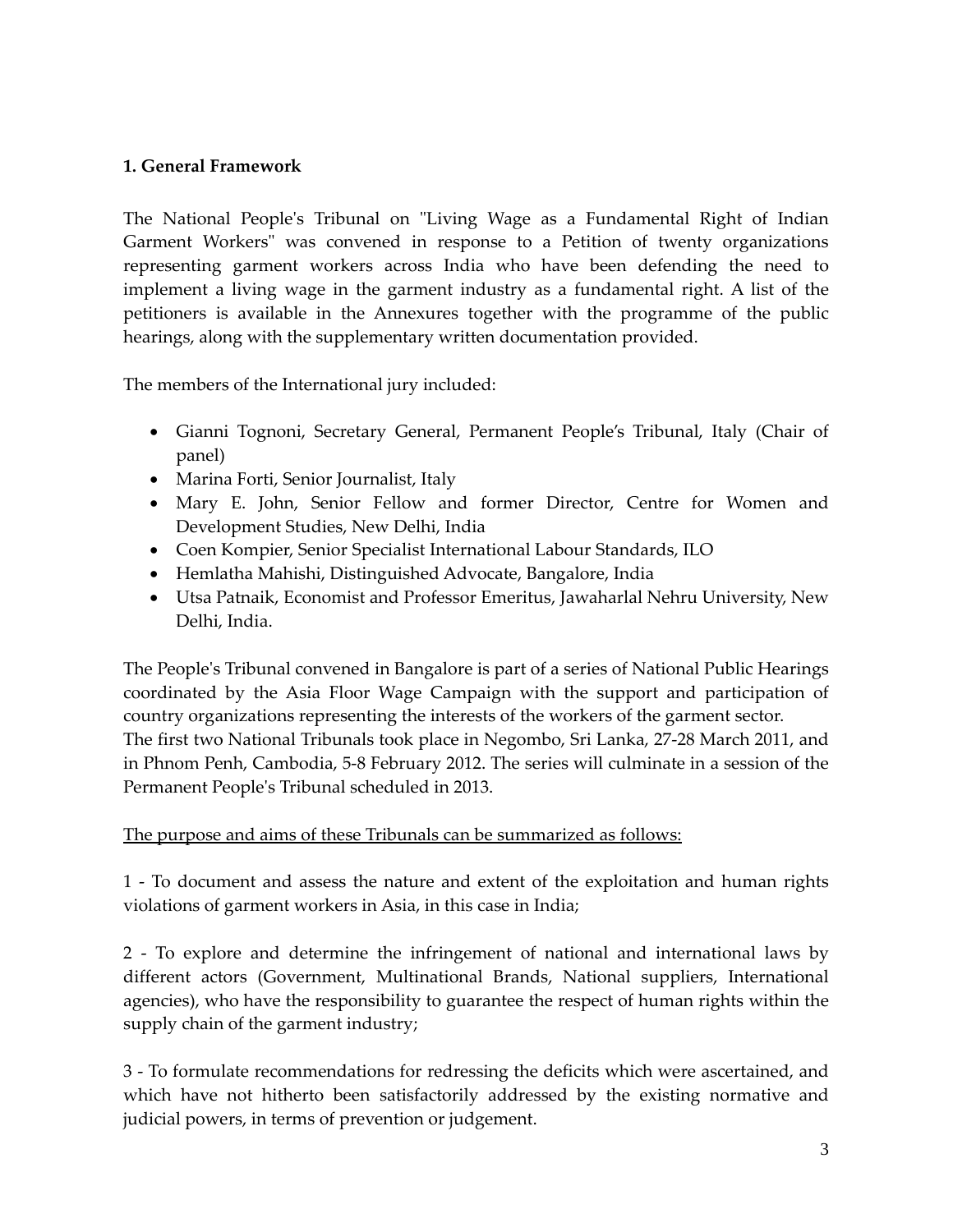By definition, People's Tribunals do not have the capacity to enforce their deliberations. Their strength and significance however lie in their main aim: to give basic dignity and visibility ‐ *habeas corpus* ‐ to the victims of violations, who must be recognized as subjects of those fundamental human rights which have been established in the Indian Constitution, in the UN Universal Declaration, and in the core Conventions of the ILO to which the Indian government is a signatory. Grave violations of these rights, which are inalienable, must therefore be fully taken into account above all economic, political and social interests. Their denial adversely impacts the credibility of the principles on which democratic societies are based. The opinions and recommendations of the Peopleʹs Tribunal on the need to consider a living wage as a human right contribute in this sense to the broader and obligatory duties of society to assure to all its members the indivisible right to a life with dignity.

# **2. The garment and textile industry in India**

The characteristics of the textile and garment sector in India and its relevance within the overall economic, labour and social developments in the country have been submitted in detail to the Tribunal both in written and oral form.

It is acknowledged that an unequivocally clear and complete picture is not available due to the very nature of the industry itself, with its high degree of informalisation and unreported forms of production (which represents one of the most critical aspects of this sector). Therefore, the data presented below should only be taken as indicative.

According to the Note on Indian Textiles and Clothing Exports supplied by the Textile Ministry dated 26 March 2012, the Indian textiles industry output value is estimated at USD 55 billion at current prices, of which 64% serves domestic demand. The textile industry accounts for 14% of industrial production, which is 4% of GDP; it employs 35 million people and accounts for nearly 12% share of the country's total exports basket<sup>1</sup>.

As per the WTO data on international trade, India ranked as the third largest exporter in the global export of textiles (just behind China and EU 27), and is the  $6<sup>th</sup>$  largest in the global export of clothing (after China, EU 27, Hong Kong, Bangladesh, and Turkey). During the year 2010‐11, Readymade Garments accounted for almost 45% of the total textiles exports and apparel and cotton textiles products together contribute nearly 70% of the total textiles exports.

The total textile exports from India for the year 2011‐12 is USD 33161.74 million and shows a growth of 19.43% over the previous year (USD 27766.11 million)2. The textile exports to

 $\overline{a}$ 1

 $\mathcal{L}$ 

http://www.texmin.nic.in/ermiu/stat\_exports\_eu\_ermiu\_akb.pdf

http://www.texmin.nic.in/sector/note\_on\_indian\_textile\_and\_clothing\_exports\_intl\_trade\_section.pdf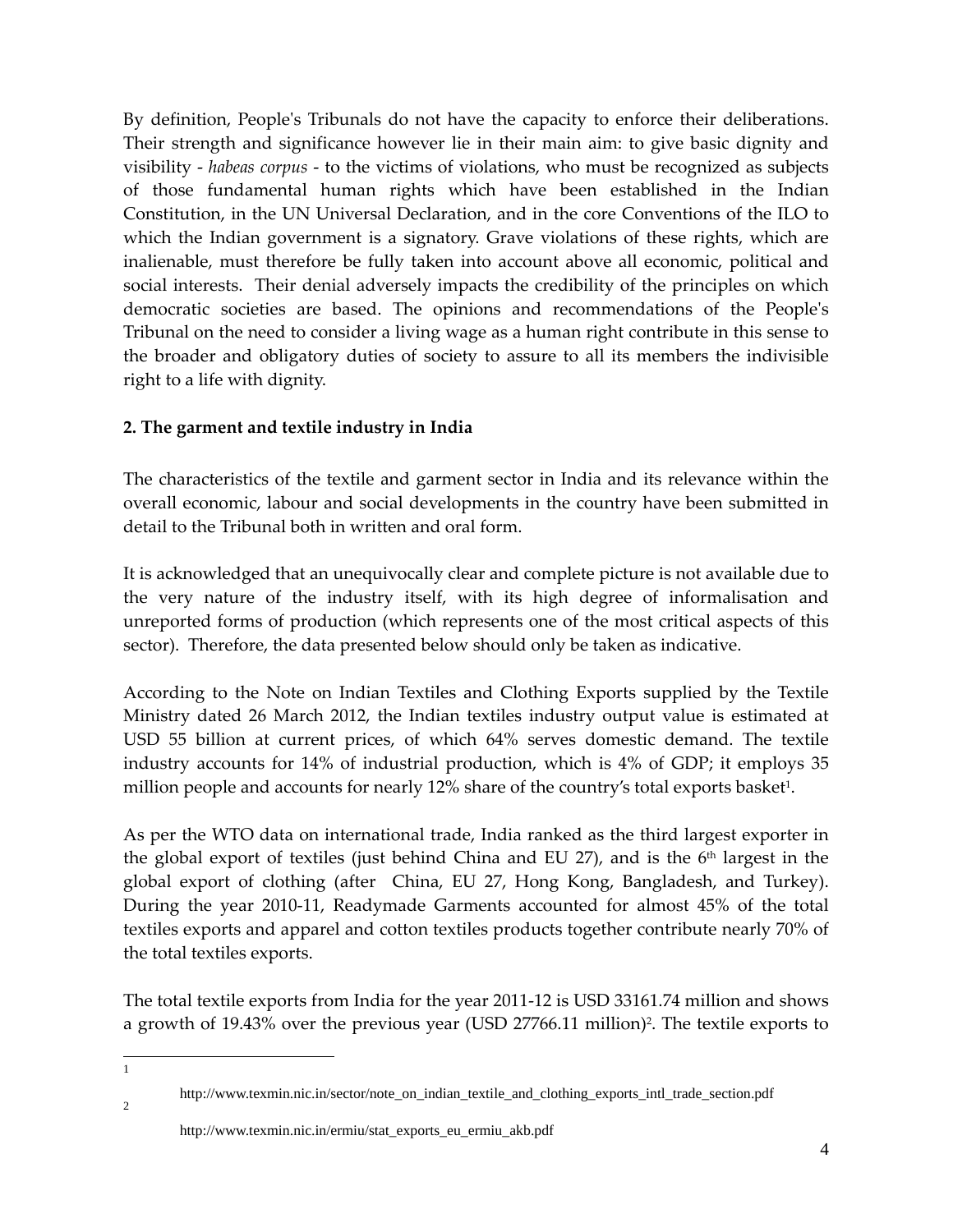the top 10 countries in the year 2011‐12 stands at USD 20497.52 million and registers a 24.13% growth over the previous year<sup>3</sup>. Total exports to the European Union in the year 2011‐12 stand at USD 9311.63 million (against the USD 8172.99 million in the previous year). The foregoing data thus show that the textile sector in India, especially the export oriented sector, has managed to revive quite swiftly from the recent global economic crisis which engulfed most of India's export markets.

According to the 2009 Study of the Apparel Export Promotion Council of India, the textile and clothing manufacturing hubs of the National Capital Region (in and around Delhi), Tirupur (in Tamil Nadu) and Bangalore (in Karnataka) together contribute anywhere between 55% to 60% of the total exports from India. Tirupur, the NCR, Bangalore, Chennai, and Jaipur are clusters from where more than 70% of the manufactured products are exported.

As per the 2009 data, Tirupur tops all hubs in terms of turnover (Rs  $13450$  crore)<sup>4</sup>; there are a total of 2599 manufacturing units in Tirupur employing directly and indirectly around 6  $l$ akh<sup>5</sup> workers.

The total turnover of the Bangalore cluster was calculated to be Rs 5000 crore in 2009, with 850 manufacturing units engaged in producing garments, generating direct and indirect employment estimated at 4.5 lakh. 80% of the workforce in Bangalore cluster consist of women workers.

There are a total of 1675 manufacturing units in the NCR with a total turnover in 2009 of Rs. 10300 crores. Employment generation in NCR is estimated to be about 3 lakhs. Most of the workers in NCR are migrants from Uttar Pradesh and Bihar and, unlike other clusters, over 80 % of the workforce is male.

The Chennai cluster has 650 manufacturing units, employing a total of 2.4 lakhs workers in 2009; the total turnover in that year was Rs. 2500 crore out of which 80% was for export.

# **3. The Procedure**

Over one and a half days, on November 22 and 23 2012, members of the Jury listened to a wide range of presentations by diverse speakers:

- workers from garment units in Bangalore (Karnataka), Gurgaon (NCT of Delhi), Tirupur (Tamil Nadu), together with a written submission by workers from Chennai;
- Trade Union representatives (Global Union Federation: IndustriALL, HMKP, Karnataka, the CITU, and NTUI);
- the Additional Labour Commissioner from the Government of Karnataka;
- $\frac{1}{3}$

http://www.texmin.nic.in/ermiu/stat\_exports\_top\_10\_ermiu\_akb.pdf

 $4 \text{ 1 core} = \text{ten million}$ 

 $1$  lakh = 100,000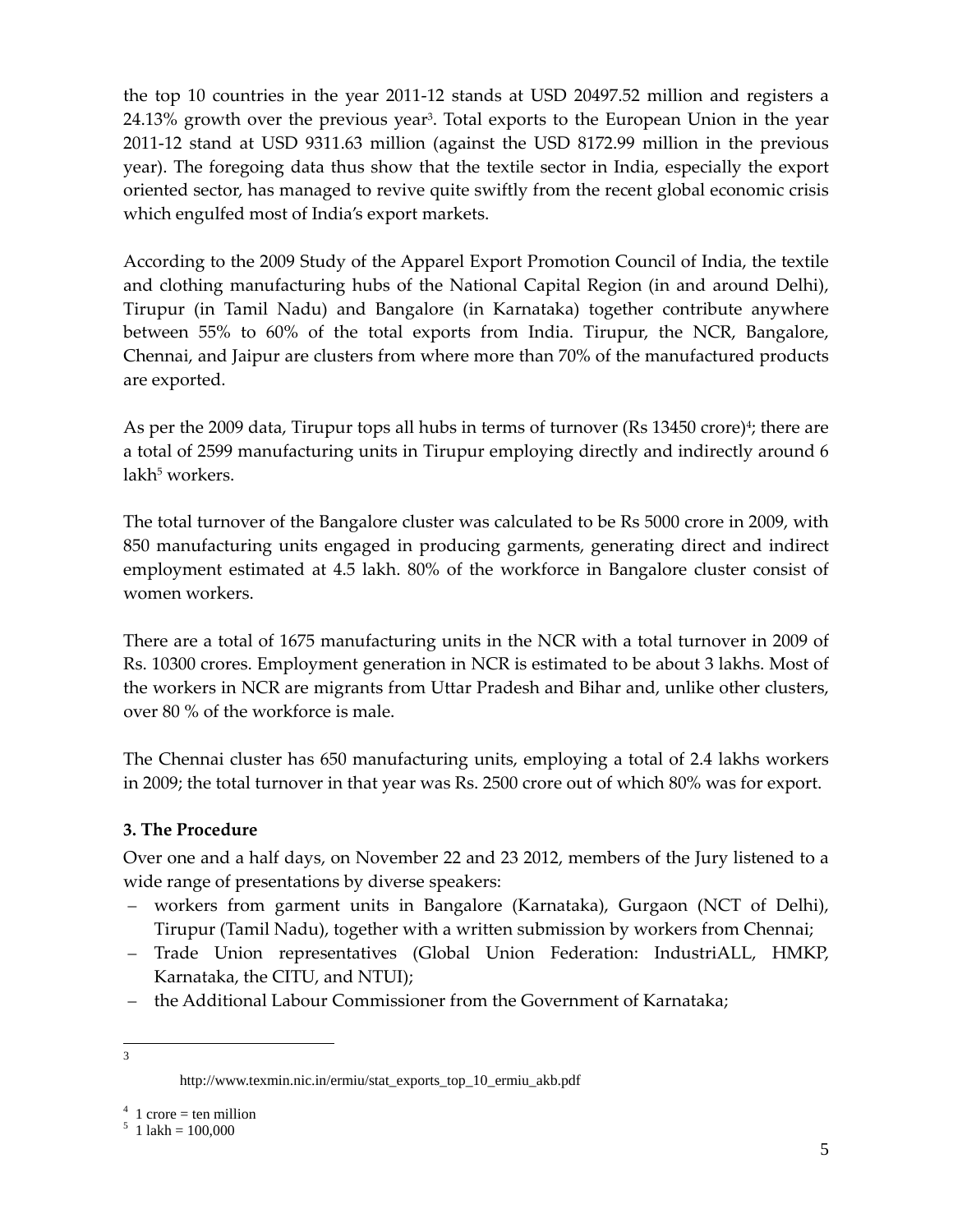- Brand representatives of H&M, and a written statement received from Adidas;
- expert presentations on the garment industry, the Sumangali scheme in Tirupur, Gender and Labour issues, Labour Laws, and the Asia Floor Wage.

The government of Karnataka participated in the program whereas the government of Haryana refused to participate. The government of Tamil Nadu did not respond favourably either.

All textile 'Brands' present in India in the garments and textile sector were invited well in advance of the event to participate and offer their views. Only H&M participated while Adidas provided a written statement.

Even though express efforts were made to invite representatives of suppliers and local employer organisations from the garment industry in India, the few who responded rejected the invitation. Thus their voices or perspectives could not be included in the deliberations of the Jury.

# **4. Testimonies and Representations**

#### *4.1 Workers*

The most powerful presentations came from the workers themselves, women and men, where testimony after testimony exposed the extraordinary levels of exploitation that characterise their labour in the garment units, whether it be Gurgaon, Bangalore or Tirupur. The Jury heard about impossible working conditions, systematic violations, and the extent to which workers were being subjected to harsh labour in order to survive.

**Lack of a living wage.** Workers generally confirmed that their salaries are not sufficient to support themselves, and their families. To meet their basic needs many are compelled to do long hours of overtime. The Tribunal also heard of women taking additional jobs to supplement the wage earned in the factory, either as domestic workers or in informal jobs like "making papads, stitching clothes, making flower garlands, rolling agarbattis or beedis", as one testimony said. Many workers said they are compelled to take loans.

**Overtime** is an obligation both because most workers need it to supplement their wages and because it is compulsory anyway: Refusing to do overtime means to risk losing oneʹs job. "Company treats us like slaves, complete slaves", said one worker, "If you refuse to do overtime you will be manhandled and kicked out of the company". In Gurgaon workers reported overtime rates of up to 40 hours a week, in some cases due to pressure from the management. One worker reported 200 overtime hours in the month of June due to heavy pressure to meet targets.

**Under payments.** Another common feature is what many called "wage theft". This refers to arbitrary wage deductions under various names, often without any explanation; delay in payments, non recognition of wages according to the grade of skill, non compliance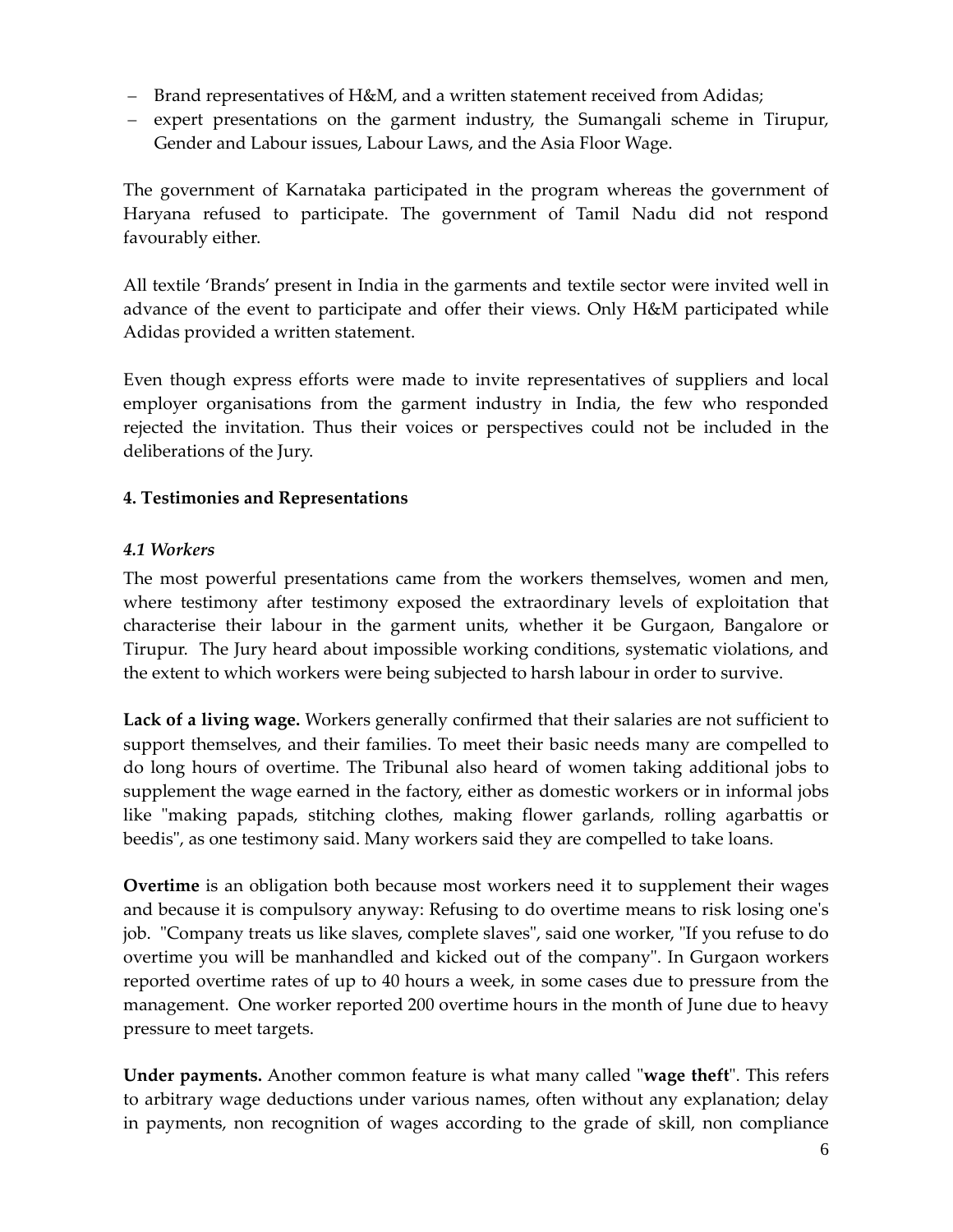with over time rates of pay, deductions for Provident Fund (PF) or ESI (Employees State Insurance) which then never materialise, even cases of non‐payment of such dues in the case of contract workers. Overtime hours are often underestimated, and in most cases are paid at a single rate instead of the statutory double rate.

**Working conditions** are particularly appalling and inhumane, and evoked conditions of early industrialisation in Britain. All testimonies pointed to long working days of up to 12 hours or even more. For women this adds to the usual burden of domestic work. Women testified to starting their working days at 4.30 or 5 am in the morning, preparing breakfast and lunch for their families and performing other domestic tasks before going to the factory (often on foot), only to have to then do extra jobs after leaving the factory gates, before the domestic tasks of cooking, cleaning etc. As one worker said: "I do not even fall asleep with the constant ringing and shouting and screaming of the factory supervisor in my head. With this disturbed sleep I wake up at 4.30 a.m. to start my routine again". The low wages are the main reason for this unending work cycle, as pointed out a worker, who asked: "How much burden can a woman bear?"

Many testimonies pointed out that there is no provision for holidays, leave or sick leave. Work on Sundays is common.

The pace of work is relentless. All testimonies mentioned targets as a veritable nightmare, as the pressure keeps rising: "If you complete your target in an hour, they give you a bigger target for the next hour", as one worker said. "There has not have been a single working day when I have been able to reach the target fixed within the eight hours", said another. Many have told the Tribunal that they started to cut short their lunch time; some reached the point of avoiding to drinking water during the day so that they would not need to use the toilet ‐ so heavy is the pressure to meet the set target of production. As a worker in Gurgaon summarized: "You work as a machine and feel yourself becoming a machineʺ.

Workers at the Tribunal recounted their casual employment status, shifting temporary jobs between factories, reducing entitlements generically related to longer term employment agreements. Many work without employment contracts and identification cards, making them virtually invisible to labour authorities. Where employment contracts are being issued, workers lack basic information about working conditions and employment terms, which allows employers to wrongly depreciate worker's skills level classification, denying their due wages.

The large majority of workers are migrants, 'supplied' by labour brokers. These labour agencies are reported to charge high prices to workers as well, violating basic ILO principles prescribing that workers should not be charged for services provided by labour agents. As an explanation of why they do not return to their homes after regular working hours are over, it is being claimed that workers are keen to maximize their income by

 $\overline{a}$ 6 Statement by brand representative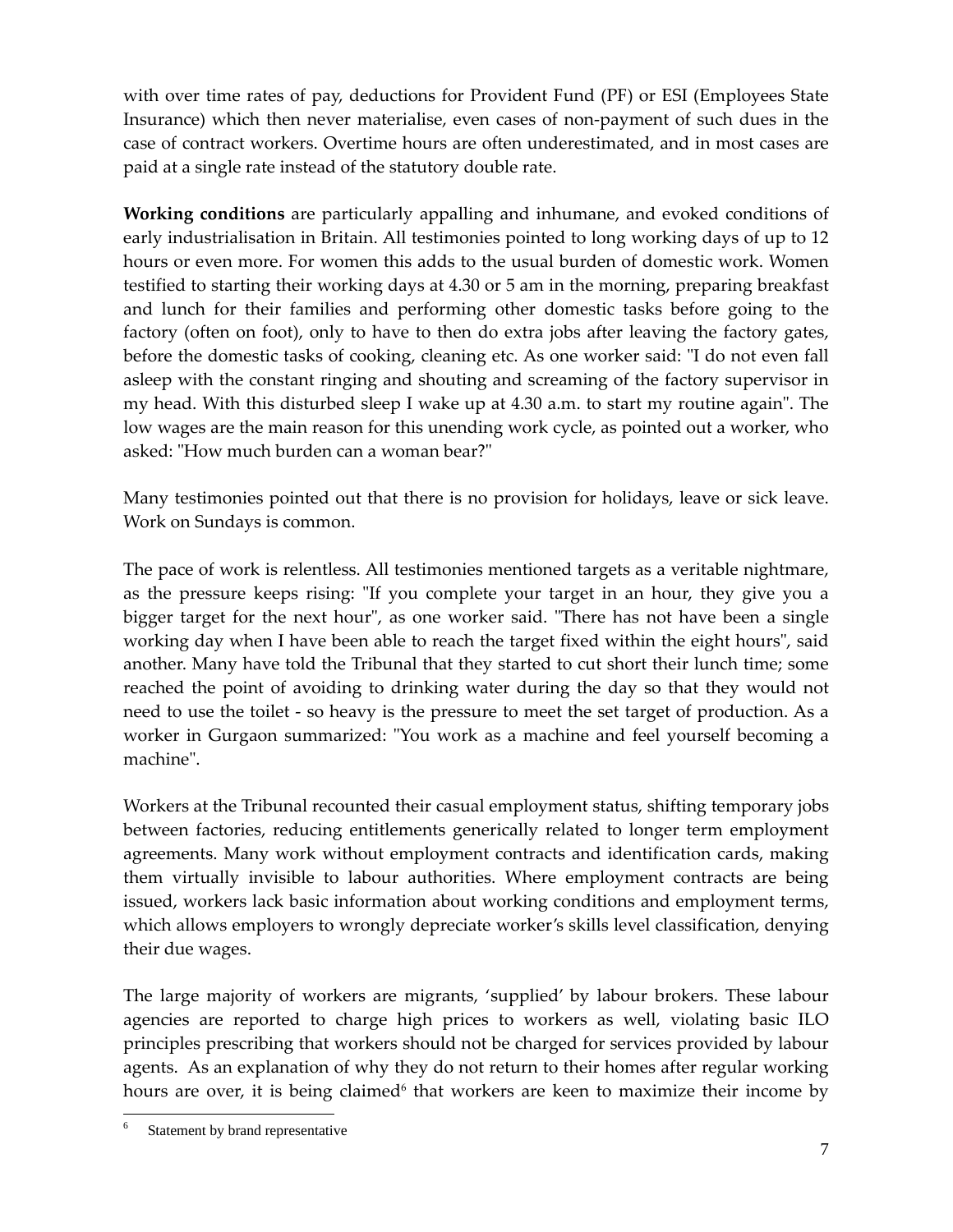working as many hours as possible. Little awareness seems to exist about potential production drops caused by excessive working hours and the outright threat to health and safety of workers. Hours missed at work due to sickness and late arrival, are disproportionately recovered by employers resulting in punitive measures. The extremely high production targets demanded by manufacturers mainly caused by increasingly tight 'lead time' demands by brands are the main causes for excessive working hours. Where workers have no option but to comply with overtime demands, the practice can evolve into an element of forced labour. The alternative response by factory owners to employ more workers reducing average working hours in factories was nowhere in evidence.

Pay violations seem to be the norm generally. The jury was shown one 'pay‐slip', consisting of an envelope containing only the name and registration number of the worker, and the disbursed amount. Lacking proper information about remuneration levels, workers are unable to verify the justifications of sums paid to them and express constant suspicion of underpayment. In addition, workers report late payment, delayed payment, and no payment. Entitlements to Provident Fund (PF) and Employees Statutory Insurance (ESI) are rarely implemented, despite explicit legal entitlements also extending to contract workers.

The tribunal heard testimonies of workers being routinely scolded and insulted, often in an abusive manner. Shouting and insults await those who arrive even a few minutes late to work, those who cannot complete the target assigned, those who take a day of leave, or those who raise questions.

This is part of a pattern of the systematic humiliation of workers and the denial of any dignity. Punishment and humiliation came with the job, and took on gendered forms, including outright sexual harassment through frequent verbal abuse and unwanted physical touch. Men were beaten for raising questions, women had pieces of cloth thrown at them, and described being treated like animals. When she was late by five minutes a woman worker was made to stand for hours outside the factory gates. Along with the high levels of exploitation and forms of under payment, the systematic and everyday forms in which workers could be subjected to constant punishment and humiliation, were starkly visible. As one worker summarized it: "Workers are treated like cattle".

Special mention must be made of the 'Sumangali' labour practice prevailing in spinning mills in the Tirupur/Coimbatore area of Tamil Nadu. Young migrant women, almost exclusively dalit adolescent girls from rural landless labour families, are hired through deceptive means by labour brokers, entering an apprentice contract of 3 to 5 years. During the contract period they receive some pocket money in addition to food and lodging. At the end of the contract period the women workers receive a lump‐sum payment, varying from 35,000 to 100,000 rupees depending on the contract period of 3 to 5 years, which is intended to be used for dowry purposes.7 An opaque system of pay deductions is applied and many workers report incomplete payments of the promised lump‐sum payment.

 $\overline{a}$ 7 Dowry is illegal in India since 1961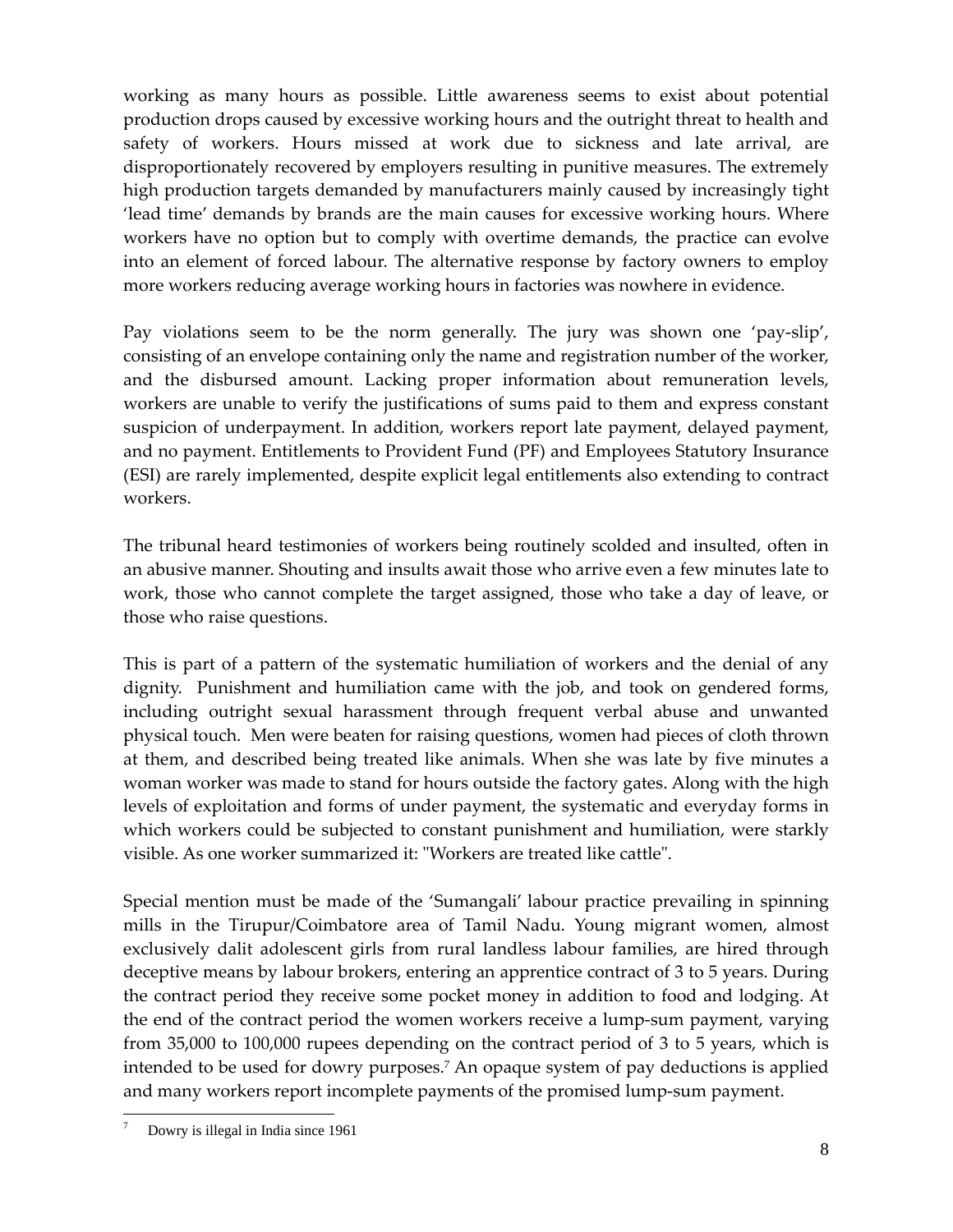The Sumangali system has two labour peculiarities. First, the fact that the large majority of workers operate as apprentices. By law, no more than ten per cent of the total workers are allowed to be apprenticed, and the workers remain apprentices during the entire contract period. An expert submission estimates the genuine required apprenticeship period at three months instead.<sup>8</sup> Special reduced wage rates apply to apprentices, who should only be treated as trainees under the Apprenticeship Act.<sup>9</sup> Second, the lump-sum practice prevents workers from leaving their employment without facing several severe penalties. In practice workers are forcefully tied to their workplace for the duration of the contract period. It can be legally debated whether the 'Sumangali' system amounts to bonded labour as defined by the Bonded Labour System Act<sup>10</sup>, but there exists little doubt that under certain conditions and with the prevailing practices 'Sumangali' is forced labour.

**Sexual harassment** is a constant feature mentioned by many women workers, from vulgar and insulting comments, to unwanted touching and beating. But while such harassments are a common experience, most are also told they should bear and avoid complaining, as "it is life".

Many workers are migrants and often vulnerable to being further exploited by locals in their places of work. The costs of rent and electricity keep increasing; without ID cards, they are unable to get government rations or gas connections. The Tribunal also heard the case of workers being forced to buy their food from the grocery shops owned by the landlords.

#### *4.2 Government Representatives and Brands*

Along with the workers' testimonies, the views of government representatives as well as the Brands were also heard by the Jury.

**The Additional Labour Commissioner from the government of Karnataka** named the Labour Laws in the statute books of that state dealing with Trade Unions, disputes, working conditions, social security, welfare schemes and so on. He said that due to a severe shortage of inspectors and the large numbers of units under their purview, they were unable to carry out inspections to the extent required. No action is taken unless a complaint is received. Moreover, even though the government recognised Trade Unions, according to existing law it is the prerogative of the employer to recognise and accept such organisations representing workers. It was his view that in the garment sector there were problems and possible violations only in the smaller units. This was contradicted by workers who asked questions in turn. When one of them testified to her experience of lodging her complaint with the labour dept, which was summarily dismissed, the answer given by the Commissioner was that she should have taken it up with the higher

 $\overline{a}$ 

<sup>8</sup> Expert witness Dr. Vijay Bhaskar, Madras Institute for Development Studies

<sup>9</sup> Currently declared by labour authorities and Madras High Court at 110 rupees per day

<sup>10</sup> For qualification under the Act, an advance is required, but one could reason that the delayed payment presents a mirror image of an advance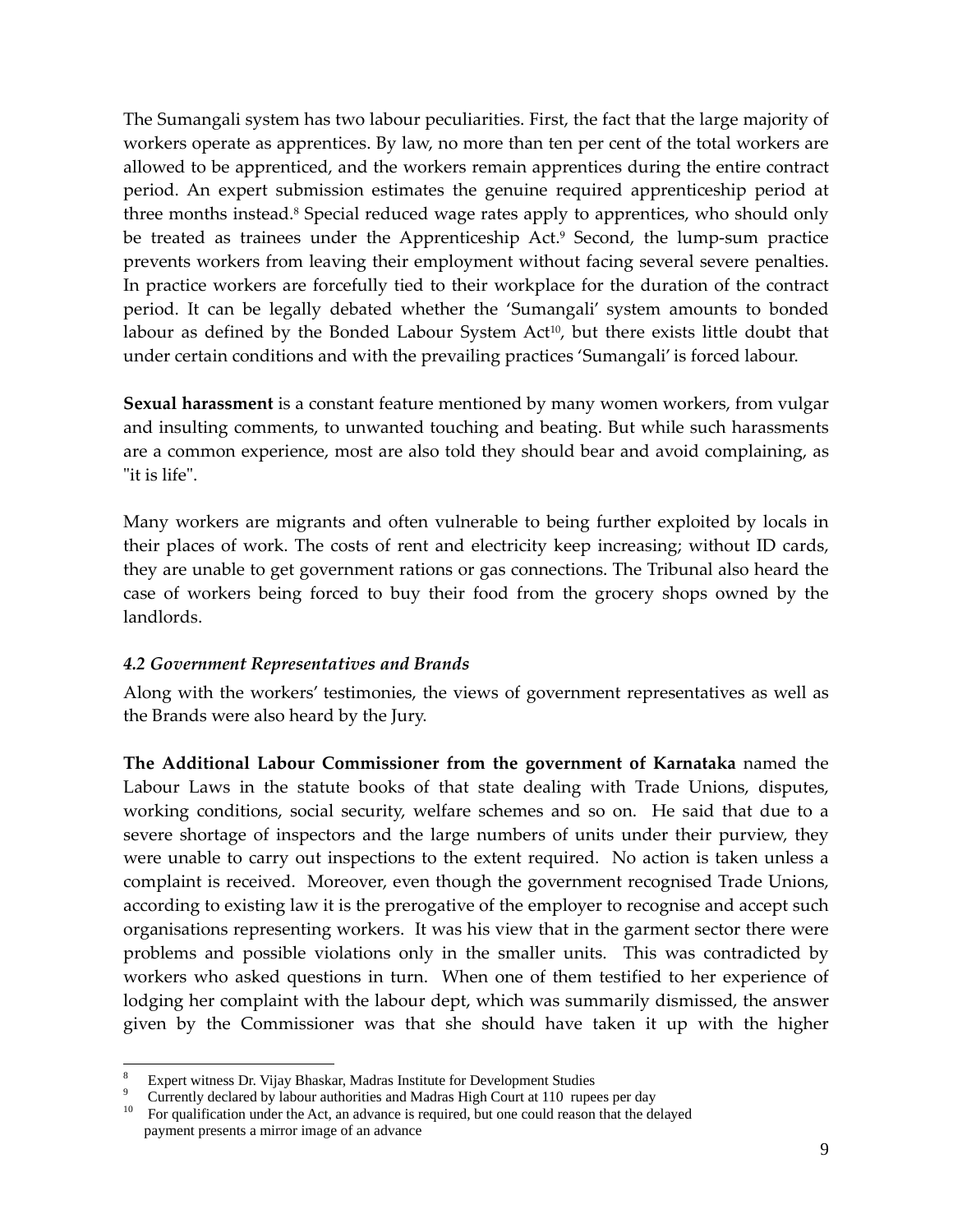authorities.

**The representatives of the Brand H&M** spoke about their situation in India with about 700 suppliers worldwide (see H&M reference statement), a head office in Bangalore with 128 employees, including a special section on sustainability. India currently makes up a relatively small share of their global network of suppliers, which they hope to increase. They outlined their methods for rating suppliers giving up to 30% for sustainability related criteria. Following a compliance index based on H&M's Code of Conduct, derived from the ILO and other international law standards, they said that they undertook full audits with teams of around two people visiting a factory for 2‐3 days. They recognised certain problems especially that of overtime (with only 17% suppliers being compliant on this score), and high levels of contract workers especially around Delhi. They also recognised the problem of fair or living wages, but when questioned said that they had not done any exercises or projections in this regard. They described their relationship with suppliers as 'cat and mouse', lacking in trust, while nonetheless placing responsibility on these suppliers for maintaining labour and other standards. They agreed that that there should be more space for workers' complaints to be heard, at least through a grievance system if not a Trade Union. When asked what was stopping them from addressing the concerns of workers or raising wages, their answer was that this was an industry wide problem. In 2013 they claimed they would initiate a pilot project in a number of countries including India to improve their inspection system and to have a more transparent system of reporting about the state of the industry. However, they were unable to provide any further information in this regard.

#### *4.3 Comments*

These statements on the part of global employers and the state in fact only reinforced the testimonies of the workers in relation to their lack of freedom of association and the vacuity of inspections.

#### **Freedom of association**

Taking all these into account, it becomes quite evident that India's labour relations are characterized by confrontation and lack of trust. Interviews with workers regarding compliance with the code norms were mentioned to be a "sensitive" issue<sup>11</sup> which by itself proves that relations between workers and managers within factories are tense. The jury noted no efforts which could spur social dialogue or remedy misunderstanding. On the contrary, intimidation and threats seem to be the tools preferred by employers to maintain an artificial sense of industrial peace. Most extreme is the presence and posting of criminal elements in and around factories as a warning to workers not to raise their voice. It is clear that under these conditions the right to organize is reduced to a farce.

Production targets generally are set at a very high level, reducing workers, in their own words, to machines. Combined with the negative working atmosphere, the workers need

 $\overline{a}$  $11$  Brands testimony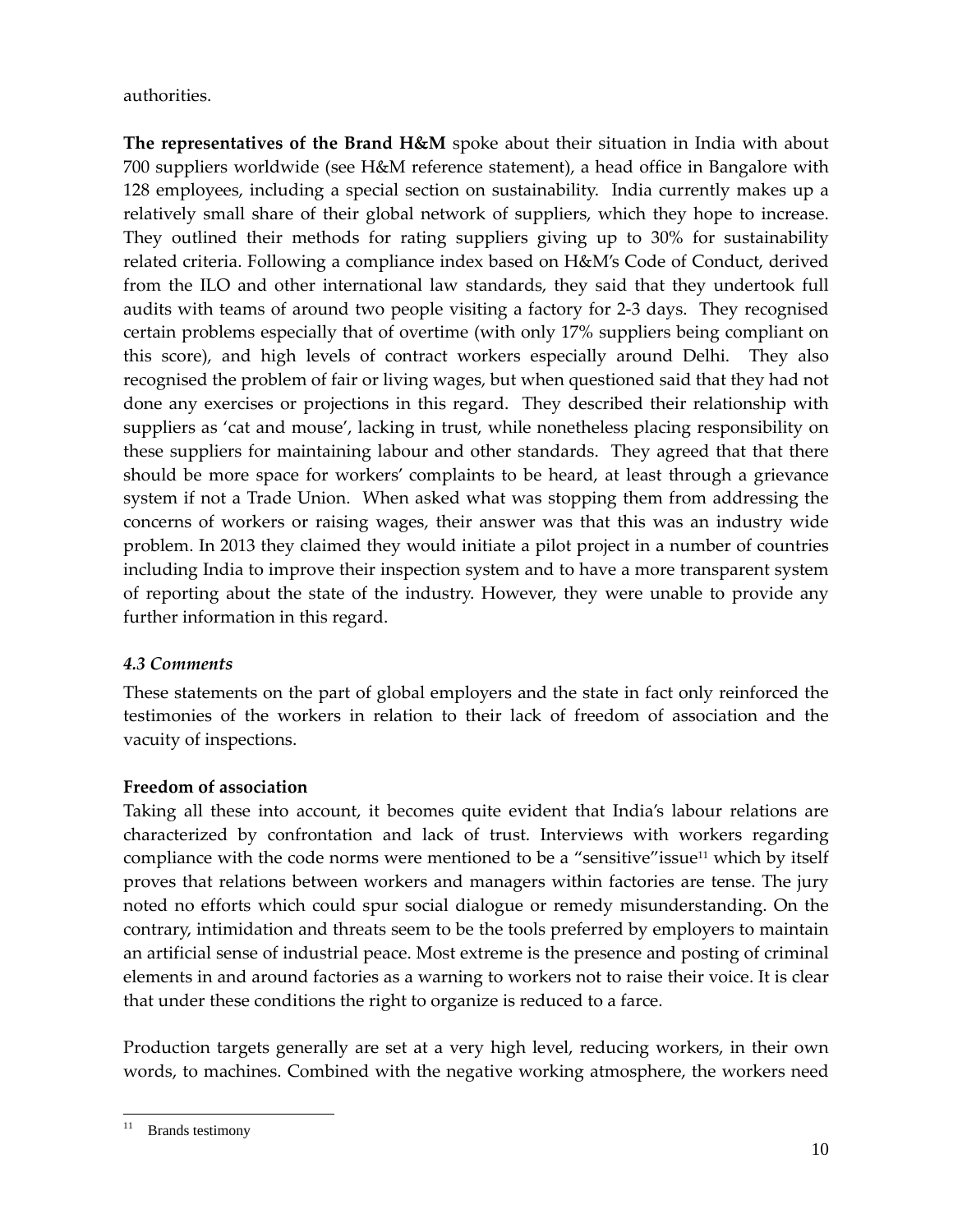and demand for trade unions is being reinforced and this is the only logical outcome for a better defense of their rights. But even had relations between workers and management been benign, the right to freedom of association is a basic, constitutional entitlement for all workers in any case.

Violations of this right were abundantly reported, and the list of unfair labour practices is almost endless. Workers trying to organize have been dismissed, displaced, or shifted to opposite workspaces in factories to minimize contacts between them. Some were demoted, threatened with pay deductions or intimidated and threatened through violent means.

Where unions were set up and/or registered, employers have been unwilling to recognize unions, thus evading bargaining processes. Reports have been filed of employers obstructing the recognition of unions through excessive, time‐consuming labour court petitions. Labour authorities do not mediate and remain absent or silent, and only act upon complaints by parties.12 At the same time, access by workers for filing adjudication requests to labour authorities and brands compliance officers seems highly restricted and workers gave witness to a sense of being completely powerless.

# **Labour inspection**

As the statements of the labour commissioner and Brand representatives attest, factories are being inspected by the labour authorities as well as by compliance officers representing the brands. Brands do their inspections on the basis of soft law norms, called Codes of Conduct. Coordinated relations between the state labour inspectorate and private compliance initiatives for exchange of information, experience and data are not taking place. Although inspection visits are often presented as "surprise inspections", workers expressed their doubts as factories were usually cleaned up and temporary toilets installed just before such team visits. The brand representative acknowledged that practical problems exist in maintaining the surprise character of their visits to check for compliance with their norms. Workers complained of not being integrated in the inspection process, and of often having to make testimonies in front of management representatives.

The inspection procedures and involvement of brands in compliance practices presents a vicious cycle. Since brands totally rely on local suppliers who are known to take labour laws with a pinch of salt, they would normally expect the state labour authorities to undertake regular inspections. Since these do not occur, the inspection burden shifts back to the brands. On their part, brands are reluctant to share their individual inspection findings with each other, and with the state authorities. It is clear that increased inspection by the labour authorities not only presents a legal obligation, but that effective inspection also flows from ILO Convention No. 81 on Labour Inspection, ratified by India. In case the lack of reliability of state inspections remains a source of concern for the brands, close inspection collaboration and joint inspections between private and state entities is the only way out of this dilemma.

<sup>12</sup> Testimony of Labour Commissioner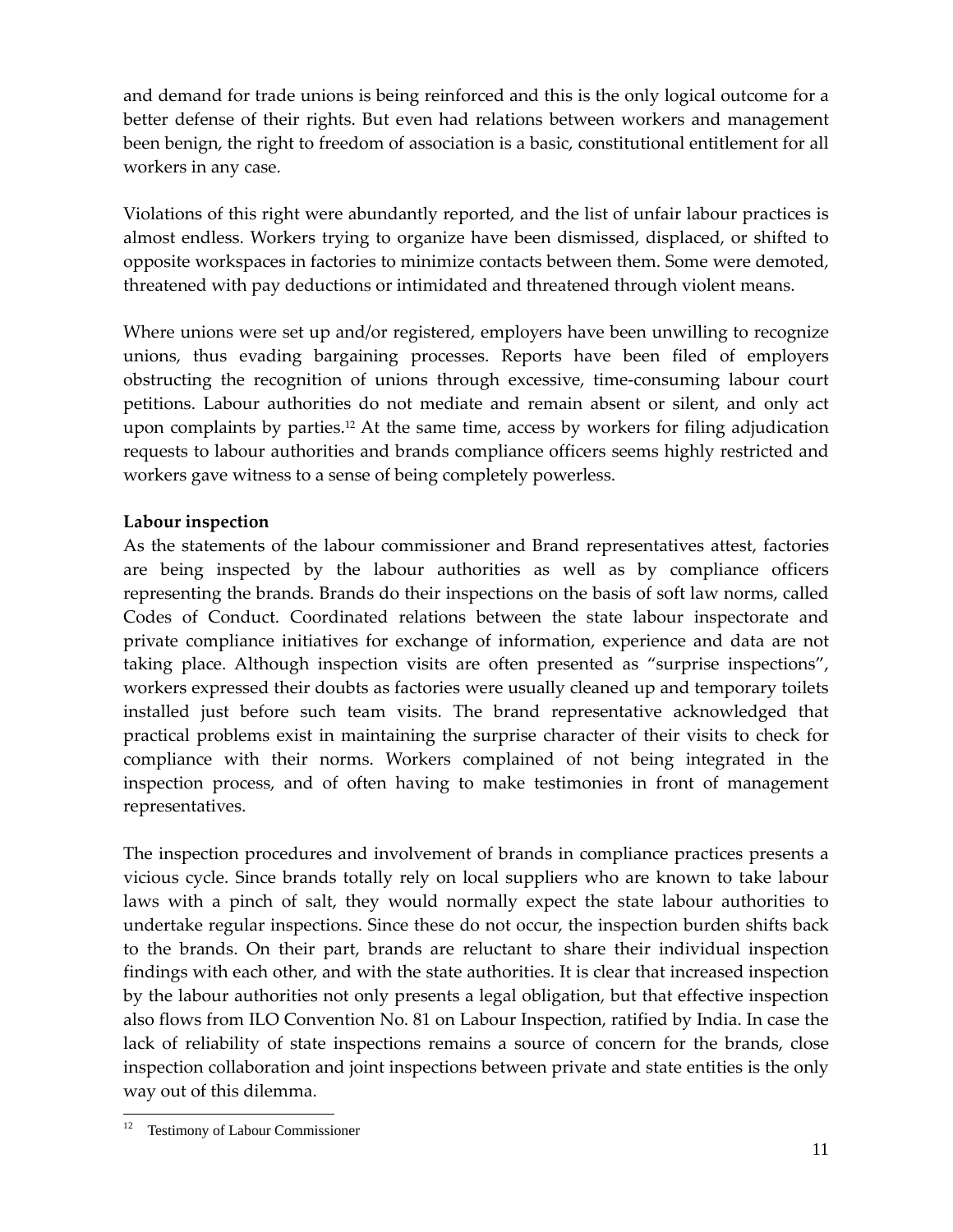# **5. Overview of Economic and Social Developments regarding the Present Situation of the Workers in Garment Manufacturing**

The share of total manufacturing in the Gross Domestic Product (GDP) of the country has remained roughly the same at about one quarter for the last decade. Within this the textiles and garments manufacturing sector is the largest provider of employment and output. The conditions of work and living of the workers in this sector have definitely worsened over the last two decades. First there has been a marked fall in the share of wages in value added. Value added is calculated by subtracting from the final gross value of output, all non‐labour costs. What remains, the value added, is made up of wages of workers on the one hand, and all other incomes ‐‐ profit, rent and interest, on the other. The share of the latter which are property incomes has become inflated at the expense of fall the share of labour. While this is true of all branches of manufacturing the garment and textile sector is particularly affected. There is no truth in the argument that the competitiveness of this sector will be affected if higher wages are paid to workers. Competitiveness is affected by a number of other factors including the unwise policy of allowing unregulated export of raw cotton when world price rises, which has pushed up the price of yarn to the domestic industry greatly, and by the policy of reducing subsidies on power which too has raised the cost per unit of output.

The testimonies and statistical evidence show that the wages actually received by workers in the garment industry are far below a reasonable living wage and basic needs of adequate food, rest, housing, medical care and education for children are not met. Making workers bear the burden through lowered wages, of policy decisions raising raw material and power costs, is doubly unwise because the purchasing power of workers is an important part of the market demand for the textiles they produce. This part of market demand has been contracting, and the consumption expenditure data from the National Sample Survey show that the real spending on cloth has actually been falling on average for the last decade in India.

Further the testimonies and statistics show that wages actually received are so low that the worker is left with no alternative but to perform overtime to almost the full extent of a normal working week, with the total working day stretching to between 12 to 14 hours and often with no weekly day off. This is sweated labour, and attention to work is bound to suffer. Employers too would be better off by treating workers humanely and allowing adequate rest which is bound to raise work efficiency. Employers however continue to function in a myopic manner employing methods which became obsolete in the advanced world nearly two centuries ago.

Part of the reason for the observed underpayment and overwork lies in the worsening bargaining power of labour which is taken advantage of by employers to deprive workers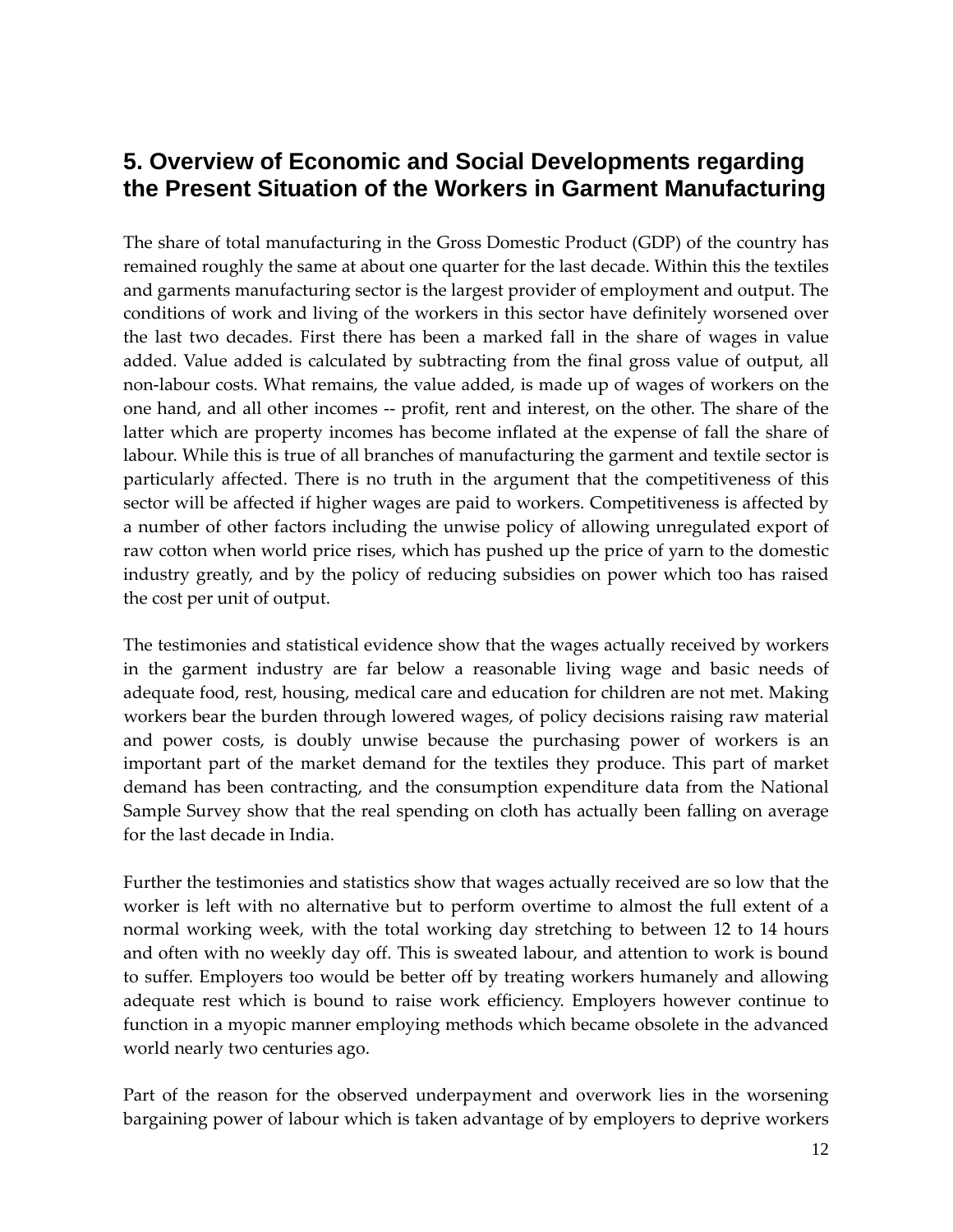of a living wage by extracting long hours of work for inadequate remuneration. The bargaining power of workers has worsened because with slowing of agricultural growth and depressed earnings the flow of labour seeking other employment has increased. Most workers migrating in search of alternative work come from the landless labour and poor peasant classes, which show a predominance of socially excluded groups (dalits and adivasis) most vulnerable to underpayment and discrimination, including a growing proportion of women. This is seen in its most extreme form in the exploitation of adolescent girls who work virtually free for the employer on contract for a number of years with a lump sum payment at the end. Their effective payment (cost of their bare subsistence plus the discounted value of the lump sum payment) works out to half of the wage rate of adult workers.

The bargaining power of workers has also reduced owing to the deliberate attempts to replace regular workers more and more with contract workers and casual workers especially migrant workers who are the most insecure, thereby breaking up existing unions. Barriers are placed to the formation of new unions through intimidation of workers and termination of their services. These tactics are anti-democratic and in violation of the provisions of the Indian Constitution. The level of unionisation is an important indicator of a well‐ functioning democracy. The share of wages in national income is has been found to be statistically directly related to the level of unionization in the advanced countries like USA and India is no exception. The share of wages has declined during the period that unions have declined.

It is widely recognized that India has seen jobless growth. The secondary data on employment from the National Sample Survey show that while during 1999‐2000 to 2004‐ 05 employment growth was 2.7 % annually, in the next five years to 2009‐10 it has fallen drastically to only 0.9 %.

The international garment companies (the 'Brands' in prevailing language) source the goods from local suppliers in a number of developing countries and they claim that are in no position to intervene directly in the production process for which suppliers are responsible. They are direct beneficiaries however, of underpaid and overworked, sweated labour. It is their demands on suppliers to complete and deliver orders in an unrealistically short time and at prices which are too low, which is passed on workers as unreasonable working hours. They are also direct beneficiaries of the continuous pressure on the supplier countries to devalue and they have been procuring their goods at falling dollar prices per unit. The same devaluation produces a high inflation rate in the supplier country which now has to import essential goods at a higher cost. The high inflation rate cuts into the purchasing power of workers whose falling living standards are reflected in falling nutritional intake as they cut back on food to make ends meet. In urban Delhi for example over the five years ending in 2009‐10 the proportion of persons consuming below 1800 calories per day has risen from 24% to 54%. The Brands have the responsibility to take a small reduction in their high profits and pay better prices to suppliers while ensuring that there is compliance by them particularly as regards overtime payments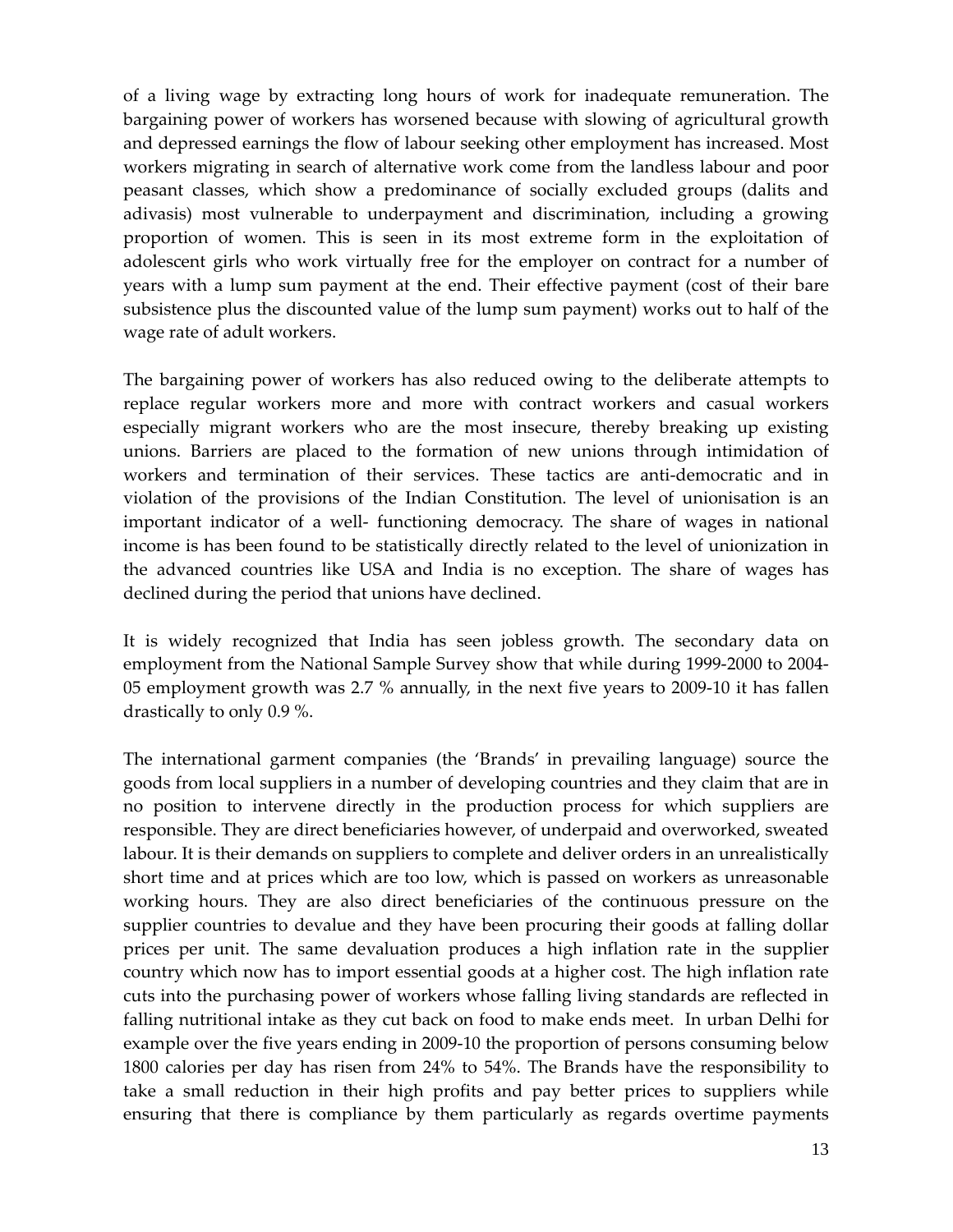which at present does not exist.

# **6. Constitutional Framework on Labour Rights in India**

The large majority of workers in India are covered by a regime of informality outside the reach of labour laws. Constitutionally a concurrent subject (implying shared responsibility between the Central and State governments), India has enacted a complete set of labour laws. The area of weakness however lies in the lack of application of the laws, as testimonies at the Tribunal have revealed. This can be explained by four major factors. Firstly, the inability of the labour authorities to properly enforce labour legislation. Secondly, the unwillingness by employers to apply labour laws as a normal routine of doing business. Thirdly, the regulatory implementation framework is not providing effective guidance on practical application of labour laws. Fourth, the low degree of unionization of workers prevents sufficient voice representation as a countervailing power against labour law violations.

As far the Indian Constitution is concerned, Article 21, Article 19 (1) C, and Article 43 deal with the Fundamental Right to Life, the Fundamental Right of forming Association and Unions, and Fair Labour Practices (under the Directive Principles) respectively. Under these provisions of the Constitution, the Supreme Court of India has rendered several landmark decisions relating to working conditions, living wage, right to dignity and the freedom to form a union of his/her own choice. Some of these are listed below:

#### *6.1 Right to Life – Article 21 of the Constitution of India*

- Article 21 is a fundamental right guaranteed under the Constitution of India.
- Enjoyment of quality of life by the people is the essence of the guaranteed right under Article 21 (AIR 2001 SC 3215).
- Right to Life means something more than survival or animal existence (AIR 1983 SC 803).
- It includes the right to live with human dignity (AIR 1986 SC 180).
- It includes all those aspects of life which go to make a man's life meaningful, complete and worth living (AIR 1983 SC 109).
- The right to life guaranteed under Article 21 of the Constitution of India embraces within its sweep not only physical existence, but the quality of life. If any statutory provision runs counter to such a right, it must be held to be unconstitutional and ultra vires Part III of the Constitution (AIR 2006 SC 2945).
- Payment of Bonus Act is a piece of welfare legislation enacted for the benefit of a large category of workmen seeking a living wage to make their lives more meaningful and for fructifying the benevolent guarantee of Article 21 (AIR 1998 SC 344).
- Right to Life would include the right of a person not to be subjected to "bonded" labour" or to "unfair conditions of labour" (AIR 1982 SC 1473).
- The right to work, though not a fundamental right, is a means to development and source to earn livelihood for a workman, lower class, middle class and poor people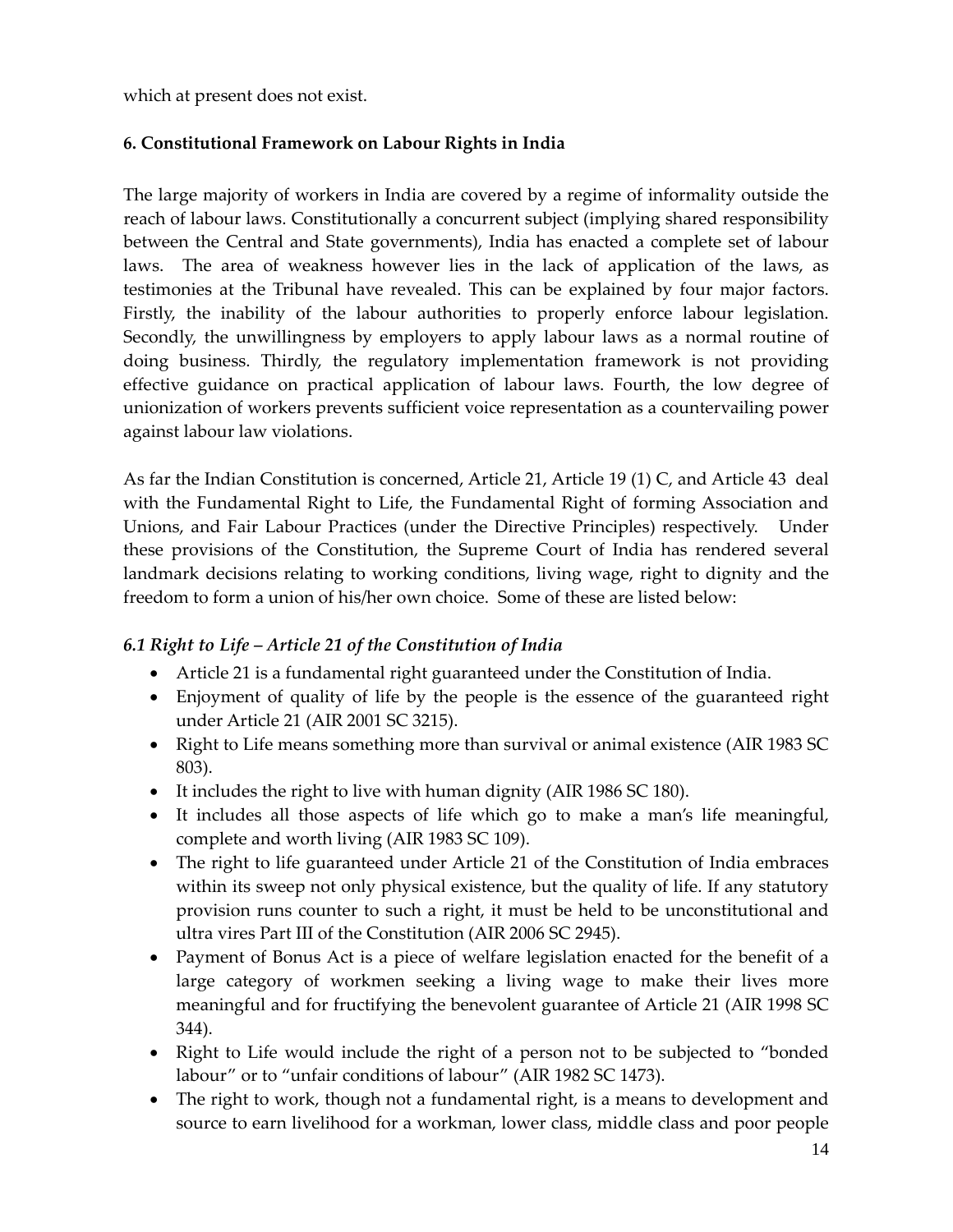and after the appointment, the employee is to be dealt with as per public element and in public interest assuring him equality under Article 14 and all concomitant rights emanating there from (AIR 1997 SC 645).

- Includes right to decent environment and a reasonable accommodation (AIR 1990) SC 630, AIR 1990 SC 2060).
- Includes the right to good health [(1999) 6 SCC 12].
- Right to life guaranteed in any civilized society implies the right to food, water, decent environment, education, medical care and shelter (AIR 1996 SC 1051).
- It is a basic right of a female to be treated with decency and proper dignity (AIR 1999 SC 2378).
- Right to health and medical care is a fundamental right under Article 21 read with Articles 39 (e), 41 and 43 and makes the life of the workman meaningful and purposeful with dignity of a person (AIR 2004 SC 3054, (2006) 8 SCC 399].
- Health and strength of the worker is an integral facet of the right to life. Denial thereof denudes the workman of the finer facets of life violating Article 21 (AIR 1995 SC 922).
- In an appropriate case, the Court would give appropriate direction to the employer be it the state, or its undertaking or private employer to make the right meaningful. The Authorities or even private persons are bound by the directions issued by the Supreme Court (AIR 1995 SC 922).

# *6.2 Article 19(1) (c) of the Constitution of India*

All citizens shall have the right to form associations or unions. This right has also been recognised in decisions by the Supreme Court:

- AIR 1963 SC 812 Every workman has the freedom to form a union of his own choice.
- AIR 2002 SC 2279 Non-recognized union have the right to meet and discuss with the employer or any person appointed by him on issues relating to grievances of any individual member regarding his service conditions and to appear on behalf of their members in any domestic or departmental enquiry held by the employer or before the Conciliation Officer or Labour Court or Industrial Tribunal, though not for collective bargaining on behalf of workmen in general.

# *6.3 Article 43 of the Constitution of India*

The mandate for a living wage can be derived from the Directive Principles of State Policy which are fundamental to the governance of the country.

The state's responsibility is to secure by suitable legislation or economic organization or in any other way to all workers a living wage, conditions of work, decent standard of life and full enjoyment of leisure and social and cultural opportunities. This Article has been relied upon to uphold the reasonableness of the Minimum Wages Act, to condemn unfair practices, to uphold the applicability of Maternity Benefit Act, 1961 entitling maternity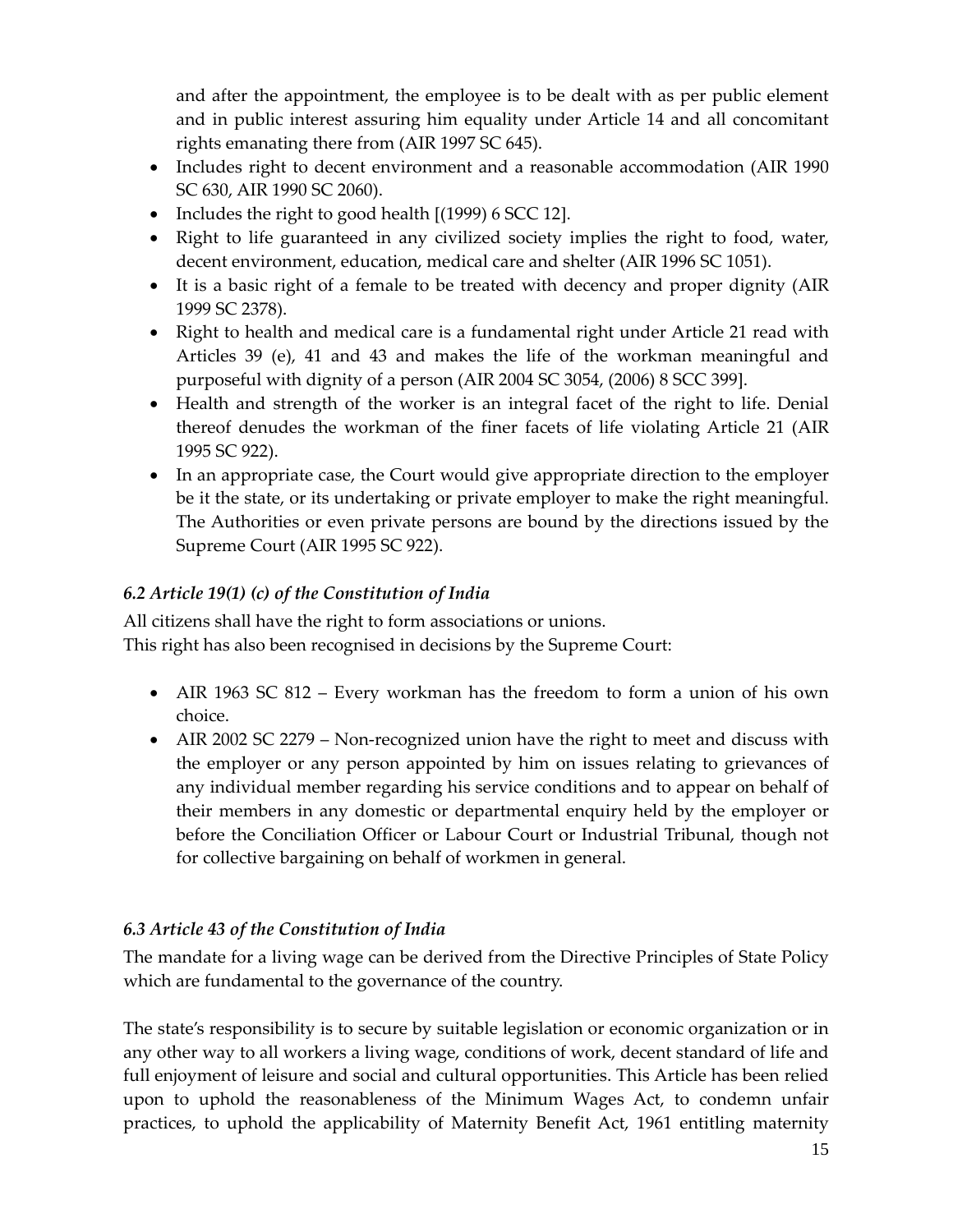leave to women engaged on casual basis or a muster roll basis on daily wages.

Articles 39 (c), 41 and 43 aim at establishing a "socialist" state as envisaged by the preamble, which would endeavour to secure a decent standard of life and economic security to the working people (AIR 1983 SC 130).

The Supreme Court in Workmen Represented by Secretary vs. Management of Reptakos Brett observed: The concept of 'minimum wage' is no longer the same as it was in 1936. Even 1957 is way‐behind. A workerʹs wage is no longer a contract between an employer and an employee. It has the force of collective bargaining under the labour laws. Each category of the wage structure has to be tested at the anvil of social justice which is the live‐fibre of our society today.

The Tripartite Committee of the Indian Labour Conference 1957 has formulated five norms for the fixation of 'minimum wage':

(i) three consumption units for one earner disregarding earnings of women, children and adolescents;

(ii) minimum food requirement based on net intake calories;

(iii) clothing requirement at 72 yards per annum for an average working family of four; (iv) house rent corresponding to minimum area provided for under the Governmentʹs Industrial Housing Scheme;

(v) 20% of total minimum wage for fuel, lighting and other miscellaneous items. [p. 136 D‐ G] Express Newspapers (P) Ltd. vs. Union of India, [1959] SCR 12, followed Standard Vacuum Refining Co. of India vs. Its Workmen & Anr., [1961] 3 SC.

Keeping in view the socio‐economic aspect of the wage structure the following additional component has also to be taken into account:

(vi) children's education, medical requirements, minimum recreation including festivals/ceremonies and provision for old age, marriages etc. should further constitute 25% of the total minimum wage. The wage structure which approximately answers these six components is nothing more than a minimum wage at subsistence level.

Express Newspapers (Private) ... vs. The Union Of India (AIR 1958 SC 579)

According to this judgement, the content of these expressions is not static and fixed. It varies and is bound to vary from time to time. With the growth and development of national economy, living standards would improve, and so would the notions about the respective categories of wages expand and be more progressive.

Distinction between a bare subsistence or minimum wage and a statutory minimum wage: Minimum wage covers the bare physical needs of a worker and his family. It has got to be paid irrespective of the capacity of the industry to pay. If an industry is unable to pay at least this wage, it has no right to exist. The statutory minimum wage, however, may be higher than the minimum wage, providing for some measure of education, medical requirement and amenities. The fair wage is a mean between the living wage and the minimum wage. The living wage is the ideal for which the welfare state should strive.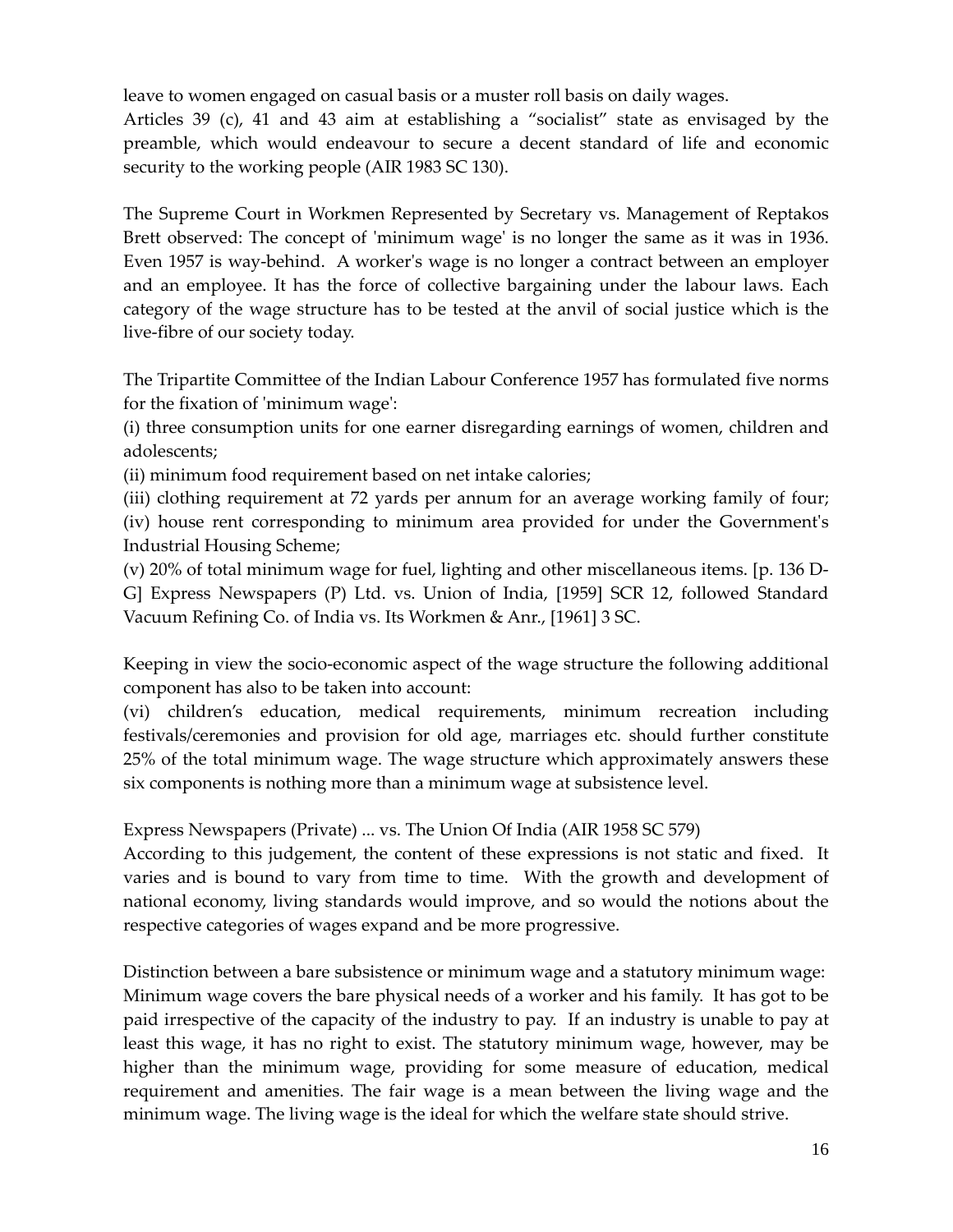#### *6.4 A.I.R. 1997 S.C. 3011 (Visakha Judgment)*

In this case, the Supreme Court has laid down the guidelines for the protection of women from sexual harassment at workplaces in the absence of the law. All employers, private or public, are under the obligation to set up appropriate complaint mechanisms to redress the complaints of sexual harassment at the workplace to protect women workers.

A Bill for the Protection of women from sexual harassment has been passed in the Lok Sabha (Lower House of Parliament) but is currently pending in the Rajya Sabha (Upper House).

# **7. Towards an effective implementation of living wage as a Human Right**

Throughout the hearings, the terms minimum wage, fair wage, living wage have been used, often inter-changeably, though in different contexts and with highly variable implications. Taking into due consideration the relevant constitutional articles as well as the declarations and definitions of the Supreme Court of India, the ILO conventions, the technical reports presented to support the petition and mainly the powerful testimonies which were heard, the position of the tribunal can be summarised as follows:

- 1. The concept of a Living Wage should be adopted as a preferred comprehensive term to link wage levels not only to working and living conditions but first and foremost to the constitutional right of a life with dignity.
- 2. The technical proposal of the AFW campaign represents a methodologically important framework and instrument which favours the applicability of general principles to the real conditions of the garment industry. It specifically allows for reliable and transparent comparisons across countries and regions, thus addressing the risks of arbitrariness, fragmentation, conflicts of contracts, and relationships between brands, suppliers and public authorities, workers organizations.
- 3. The components which are essential for the computation of a living wage must not only include adequate food to the worker and her/his family, but all the elements of a life with dignity, namely, housing, medical care and education for children, rest and leisure time, including social and cultural opportunities.
- 4. The operational definition of a living wage must be periodically monitored in order take account of increasingly rapid changes in the cost of living and the impact of the market.
- 5. The integration of the concept a living wage with the human and constitutional rights of workers must be established according to explicit criteria and through procedures which include the qualified representation of workers' organizations

#### **8. a. Taking Cognisance of the Phenomenon of Wage theft**

Testimonies given by workers clearly show that wage theft is taking place across the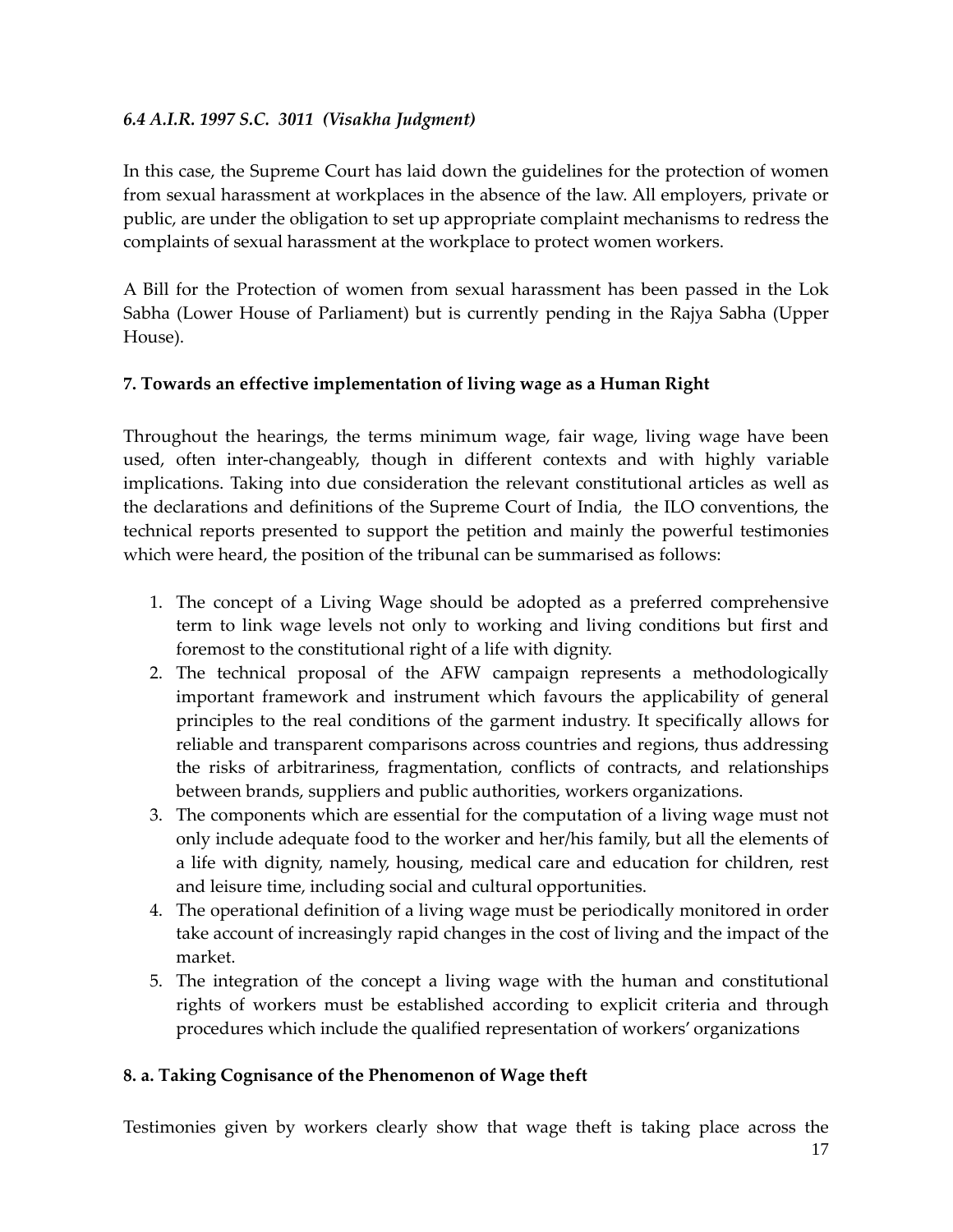industry.

Wage theft includes ‐

- 1. Late payment of wages
- 2. Illegal deductions ( e.g., Provident Fund deducted but not deposited , ESI not deposited)
- 3. Incorrect payment of overtime
- 4. Non payment of wages
- 5. Wages not paid according to workers' skill
- 6. Women paid less then men
- 7. Pay‐slips not given and workers not communicated exact wages

Wage theft constitutes a gross violation of national laws and international labour standards and conventions. The government must initiate steps to prevent the occurrence of such unfair practices. Article 4 of ILO Convention No. 26 says:

i) Each Member which ratifies this Convention shall take the necessary measures, by way of a system of supervision and sanctions, to ensure that the employers and workers concerned are informed of the minimum rates of wages in force and that wages are not paid at less than these rates in cases where they are applicable.

ii) A worker to whom the minimum rates are applicable and who has been paid wages at less than these rates shall be entitled to recover, by judicial or other legalised proceedings. The amount by which he/she has been underpaid, subject to such limitation of time, may be determined by national laws or regulations.

The government needs to recognise this violation beyond the offense of the non‐payment of minimum wages. Brands cannot leave this to the suppliers as an internal matter, whatever their 'sensitivity' to the issue. There is a clear lack of will in tackling this problem and even in recognising its extent.

# **8.b. Taking Cognisance of the Extent of Gendered Exploitation and Humiliation**

The Jury was struck by the systematic ways in which the exploitation of the garment workers was reinforced by extra‐economic forms of harassment, coercion and punishment on a daily basis. Women workers in particular were subjected to forms of treatment that can only be described as humiliating, including forms of corporal punishment beyond sexual harassment per se. In the case of the Sumangali system, caste, gender and impoverishment were fully taken advantage of in the quasi bonded nature of the labour practices young Dalit girls were subjected to.

The government needs to recognise the extent of such violations which clearly violate Constitutional norms of equality and dignity, including non‐discrimination based on caste or gender.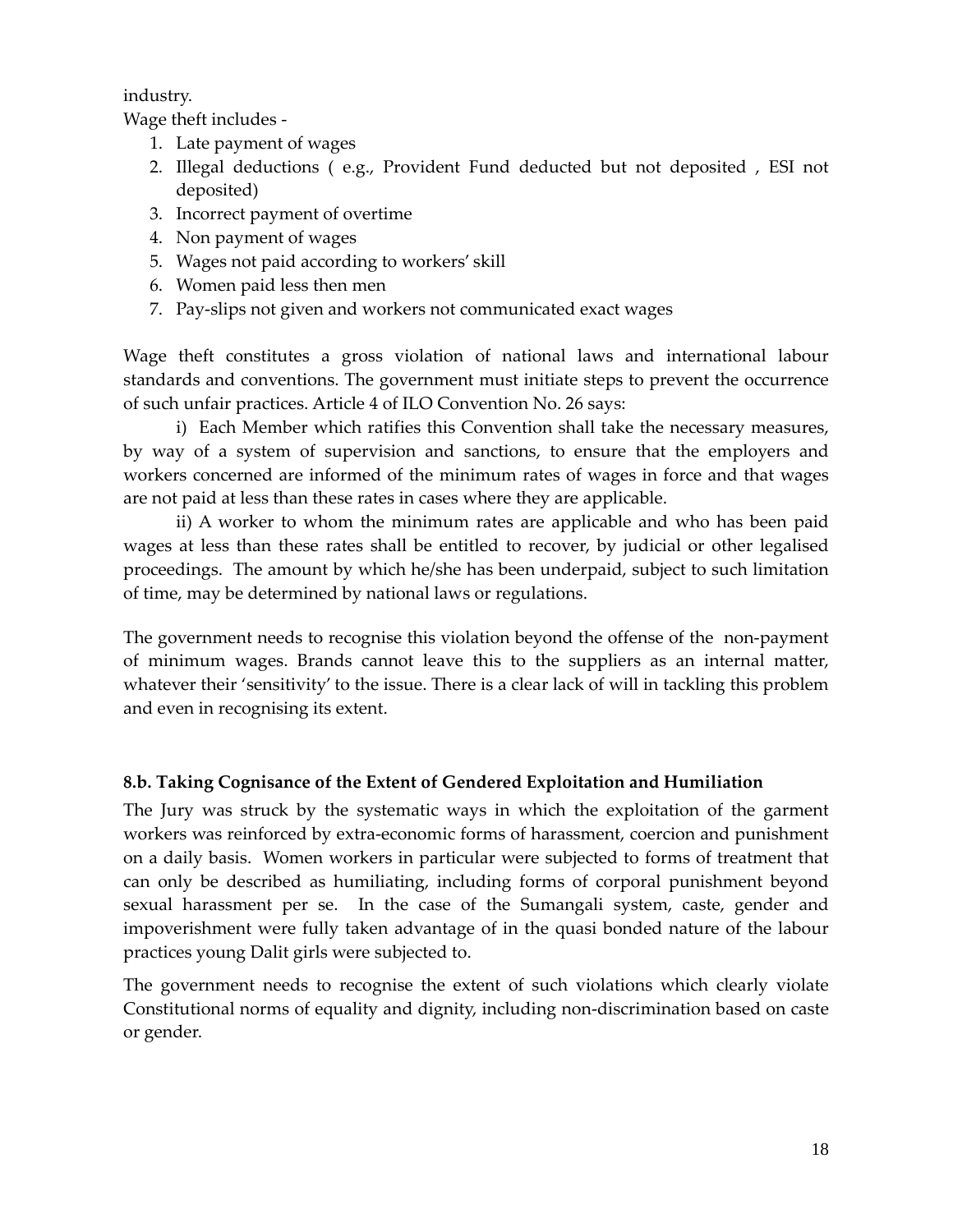#### **9. Jury Deliberations and Recommendations**

# *9.1 Verdict*

The preceding factual material and the internal consistency of the testimonies of individual workers representing the views and experiences of the majority of their fellow workers, provide overwhelming evidence of a situation of grave and systematic violations of individual and collective human rights.

The responsibility of the competent public authorities are even more clear as the violations are perpetrated in a country where compulsory legal provisions to prevent, judge and redress the rights of the workers are mandated in the Constitution, in the signed International Labour Conventions with the ILO, in the national labour laws, and in guiding judgements by the Indian judiciary. The garment industry in India is one where all the laws relating to conditions of labour are fully applicable.

While assessing and confirming the gravity and extent of the violation of a Living Wage as a human right, the Tribunal has been provided with sufficient evidence to confirm the effective undermining of the freedom of association of workers; discriminatory practices against socially excluded groups based on caste and gender, which are deepening levels of exploitation; sexual harassment and violence against women; a combination of long working hours and low wages which amount to bonded and forced labour practices.

# *9.2 The Tribunal therefore recommends the following:*

It must be recognized that the current economic conditions are the culmination of the policies being actively pursued by the State. By leaving the determination of wages to the market, the proportion of those without work and who are underemployed, and the conditions of workers such as the garment workers are being worsened.

# *Recommendations regarding employment:*

1) The government of India must declare and pursue an active employment policy, considering decent employment generation an imperative policy tool to eradicate poverty and promote inclusion. Such an employment policy is mandatory and in conformity with the ILO Employment Policy Convention (no. 122), ratified by India.

2) The government needs to adopt and effectively implement new legislation regarding licensing and registration of labour brokers and employment agencies, in full compliance with the ILO Convention on Private Employment Agencies (No. 181).

3) The Planning Commission and relevant financing authorities need to allocate more and sufficient budget resources to the labour ministries and departments in order to increase their capacity to enforce labour laws and deal with labour disputes.

4) The strict application of ILO Labour Inspection Convention (No. 81) should give the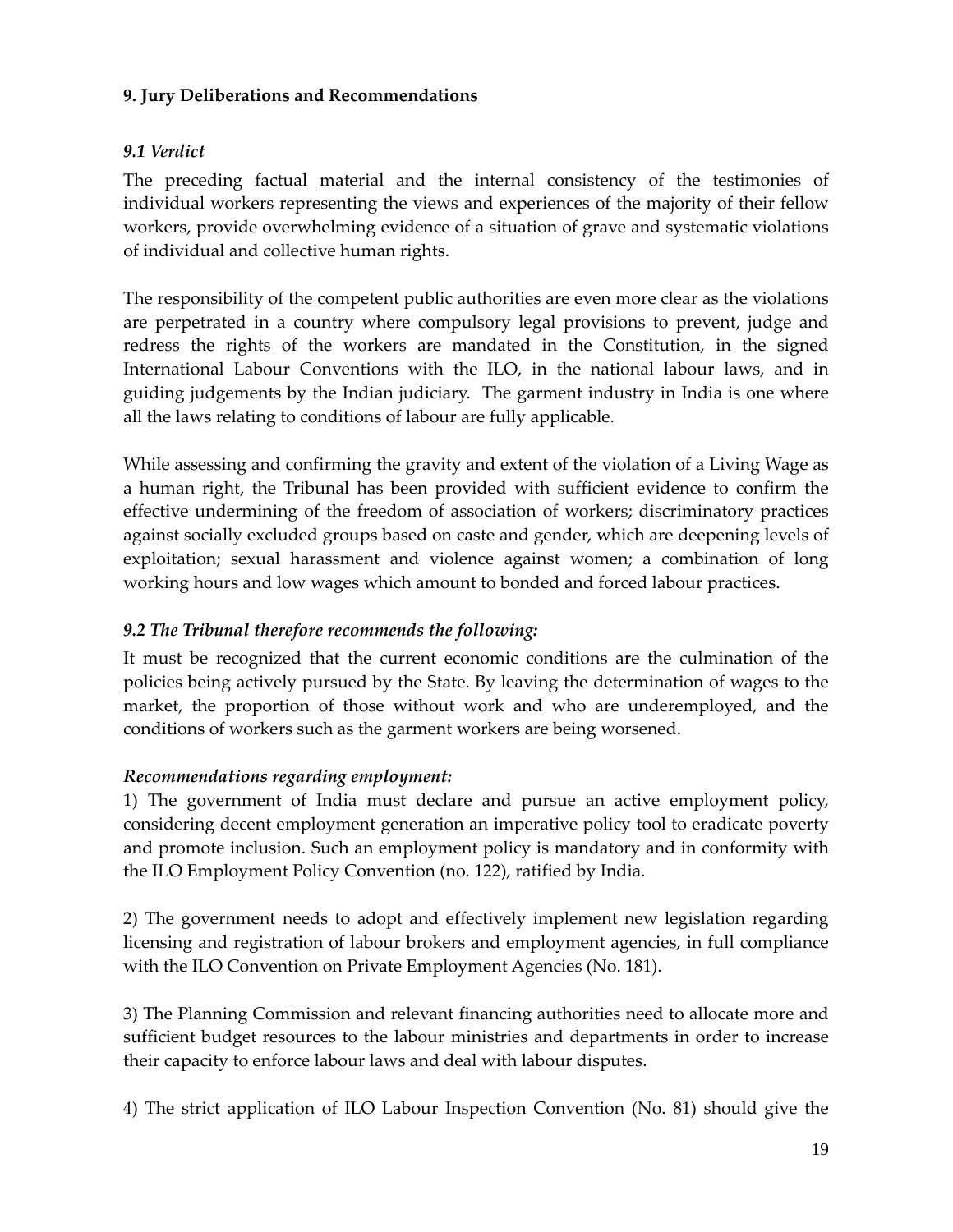highest priority to the registration of workers and the maintenance of accurate registers of workers by employers.

5) The labour authorities need to consult with employers and workers organizations to fix wages in conformity with Convention No. 26 of the ILO.

The particular level of wages which constitutes a living wage can be determined on the basis of the existing information fairly precisely and the way it will vary by regions can also be determined. Rapid inflation requires that that there should be annual indexation of the living wage.

# *Recommendations regarding Trade Unions:*

6) In consonance with Article 19 1 (c) on freedom of association, it is essential for the labour authorities to actively process requests for trade union registration within the prescribed legal timeframes without interference into principles of freedom of association and the right of trade unions to manage their own affairs (such as the disclosure of names of trade union officials and members to employers).

7) The government must amend existing labour laws to ensure that there is mandatory recognition of the majority trade union in a plant.

8) The labour authorities must consider it their priority duty to be proactive in countering unfair labour practices by introducing sufficient dissuasive penalties and effectively prosecuting unfair practices where they occur.

a) In the event of becoming aware of such unfair labour practices, the Labour Department must take proactive and suo motto action to prevent and provide remedy for the same.

b) The penalties provided in cases of violations are minimal and do not act as a deterrent. It must be ensured that penalties act as a deterrent, especially in cases of repeat offenders.

c) There must be publicity of the rights of workers and remedies available. Decentralisation of the offices of the Labour Department in order to provide easier access to the Department by the workers must be ensured. A single window system must be set up which allows workers to make their complaints in order to ensure that workers have proper access. There must be a time limit to provide remedy to any grievance.

d) The supervisor staff in all establishments must be trained in labour laws and the rights of workers as they are in contact with the workers and are responsible for a large number of violations.

# *Recommendations regarding "Wage Theft"*

9) "Wage theft" must be taken note of seriously and the labour department and the Brands must ensure that special training programs are conducted for workers on how to identify and redress wage theft.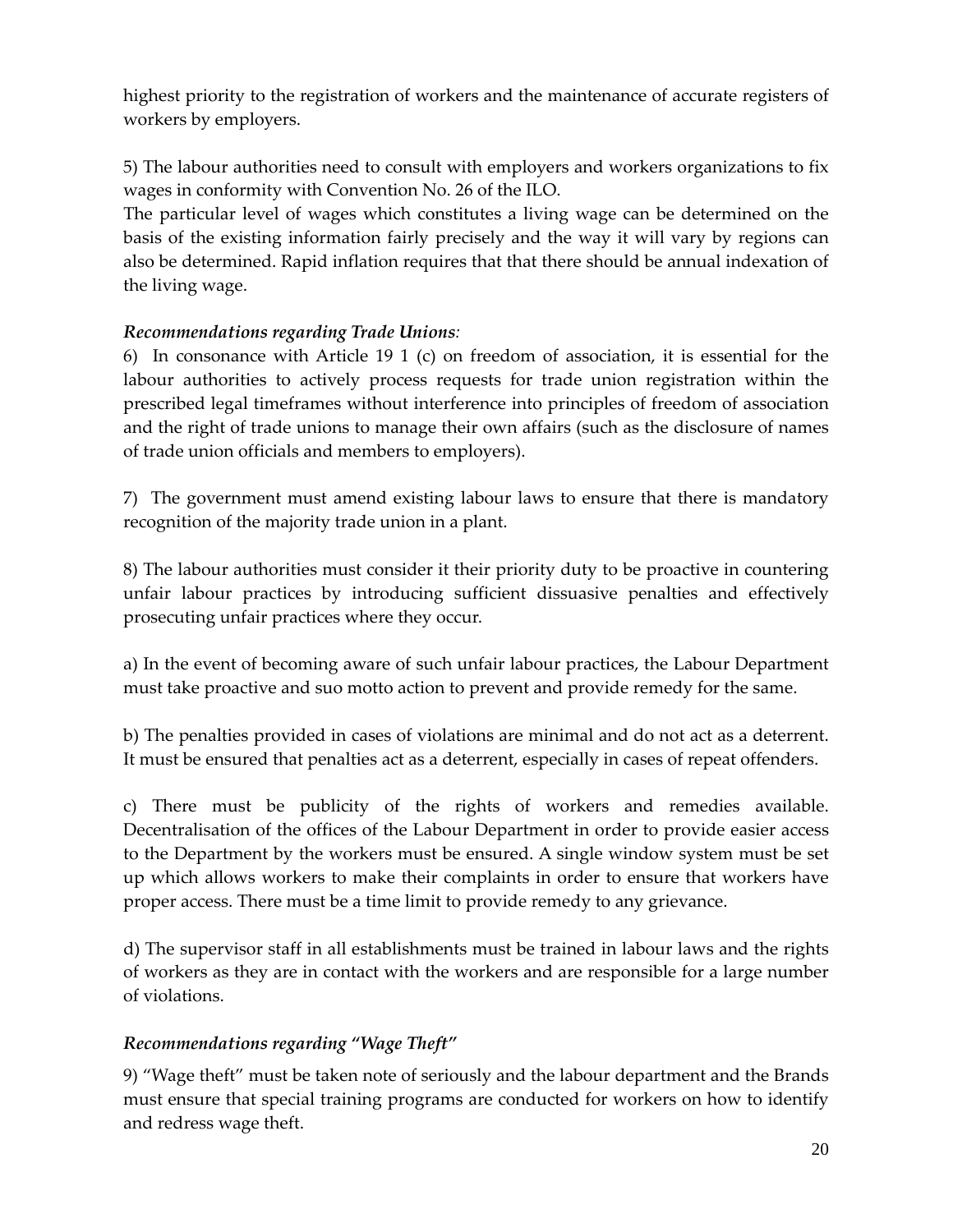#### *Recommendations for government regarding Living Wages*

10) Towards realisation of the constitutional requirement for a living wage under Article 43, it is required that the minimum wage should be progressively enhanced in a time bound fashion, towards the living wage.

#### *Recommendations for Government for Asia‐wide engagement*

11) The Government should explore bilateral and multilateral mechanisms at an Asia level to promote and ensure core labour standards.

#### *Recommendation regarding Gendered Exploitation, Violence and Humiliation*

12) The violation of Constitutional Rights to equality based on gender and caste visible in the everyday discrimination and punishment suffered by women workers in particular needs to be taken note of seriously. Violence within the world of work is unacceptable, as it is unacceptable outside the world of work. Violence must be redressed and punished in accordance with prevailing laws.

#### *The role of the ILO*

The Tribunal underlines the importance of a more active involvement of the ILO as a critical actor in the specific area of garment industry. The ILO provides ample opportunities and concrete tools for social partners to actually complain against the government about the violation of rights at work. Employers and workers organizations are called upon to intensify the use of these supervisory entitlements at their disposal in conformity with the Constitution of the ILO. In particular to intensify their reporting contributions regarding the application of ratified conventions (article 23 of the ILO Constitution); to file "Representations" for violations by the government of India of ratified conventions (Article 24); to file complaints with the ILO Committee on Freedom of Association for the alleged violation of principles of freedom of association. For the government to comply with, and effectively implement the Recommendations mandated by the ILO supervisory machinery.

#### *The role of International Brands and national employers and suppliers*

The Tribunal underlines that the attitude of non response if not indifference by the great majority of the Brands and Employers Associations cannot but be judged to be in profound contradiction with respect to the repeated affirmation of their willingness to promote transparency and to comply with codes of conduct. These instruments remain in fact strictly internal, not open to authorities and consumers, without reliable or timely data, never going beyond statements about future "pilot experiments" which are never implemented.

Further, the Tribunal sees in the non transparency of the relationship between the Brands and national employers and suppliers a specific and powerful mechanism to avoid being accountable, and thus to exercise more effectively their arbitrariness and violence in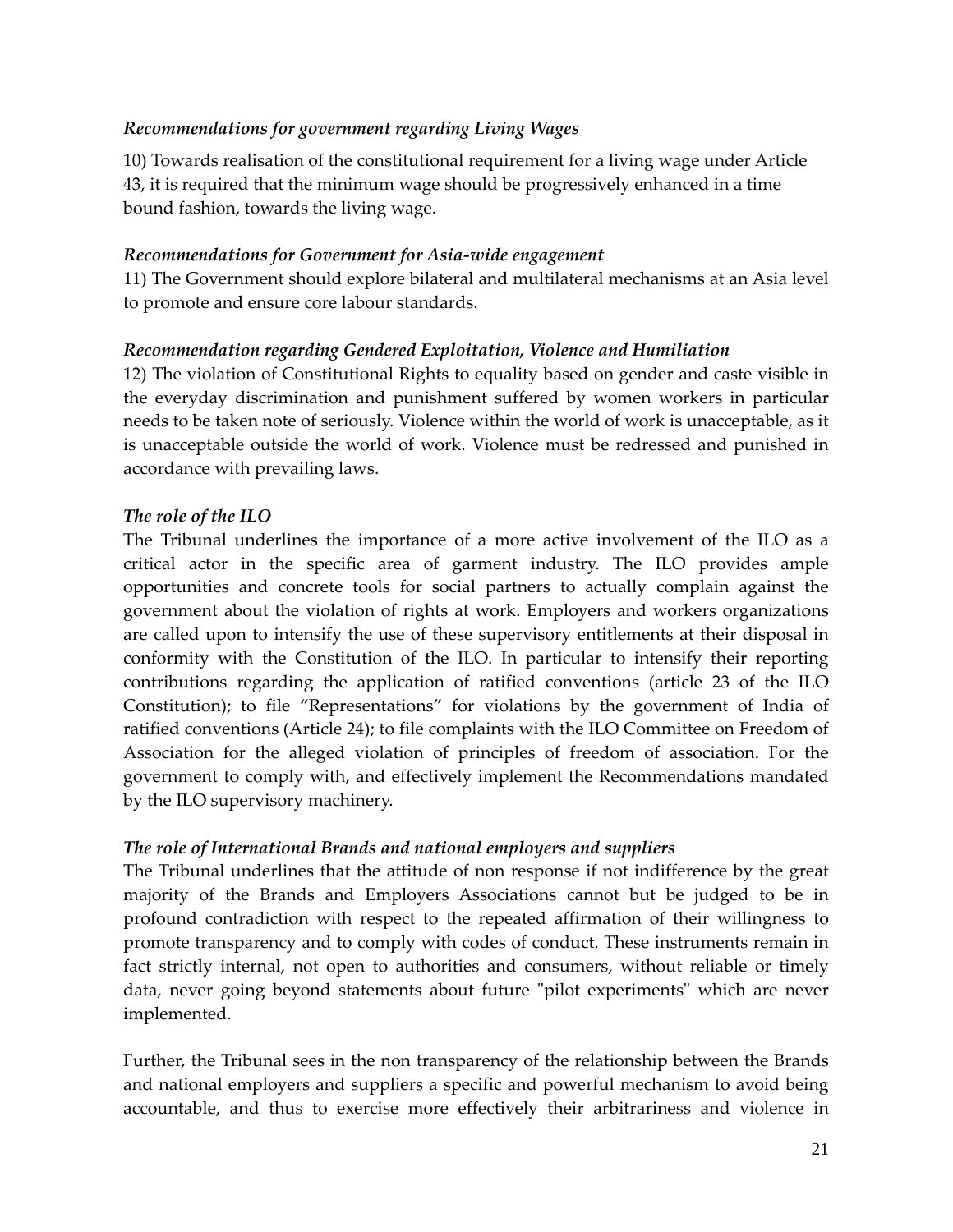denying a living wage and decent working conditions to garment workers.

Brands have to recognise their complicity in the violation of the basic rights of workers, the myth of surprise inspections by their representatives, the need for skill training to stabilize the workforce, and their own role in the setting of impossibly high production targets. Moreover, they must confront the myth that their profitability and competitiveness will be negatively affected by wage increases.

Unless these are taken into account, our recommendations to them would remain a mockery: where human rights are violated, mere declarations of good will imply an unwillingness to change. Rather than empty gestures of good will, this Jury demands more credibility on the part of employers by participating in a genuine dialogue in a relation of parity among all stakeholders.

#### **10. Conclusion**

The strength of the People's Tribunal – of its judgements, proposals, recommendations for a future where a living Wage becomes at the same time a reality and a broader symbol of dignity – has its roots in the sufferings and hopes of all those who in their daily lives had the courage to speak out, to resist, to add their efforts in order to strive for opportunities for a decent life. This Tribunal wishes to thank the workers who gave their testimonies, the invisible majorities they have represented, and declares its readiness to accompany them in their fight to translate into reality what in these pages has been, by all of us, formulated and imagined for realising a more just society.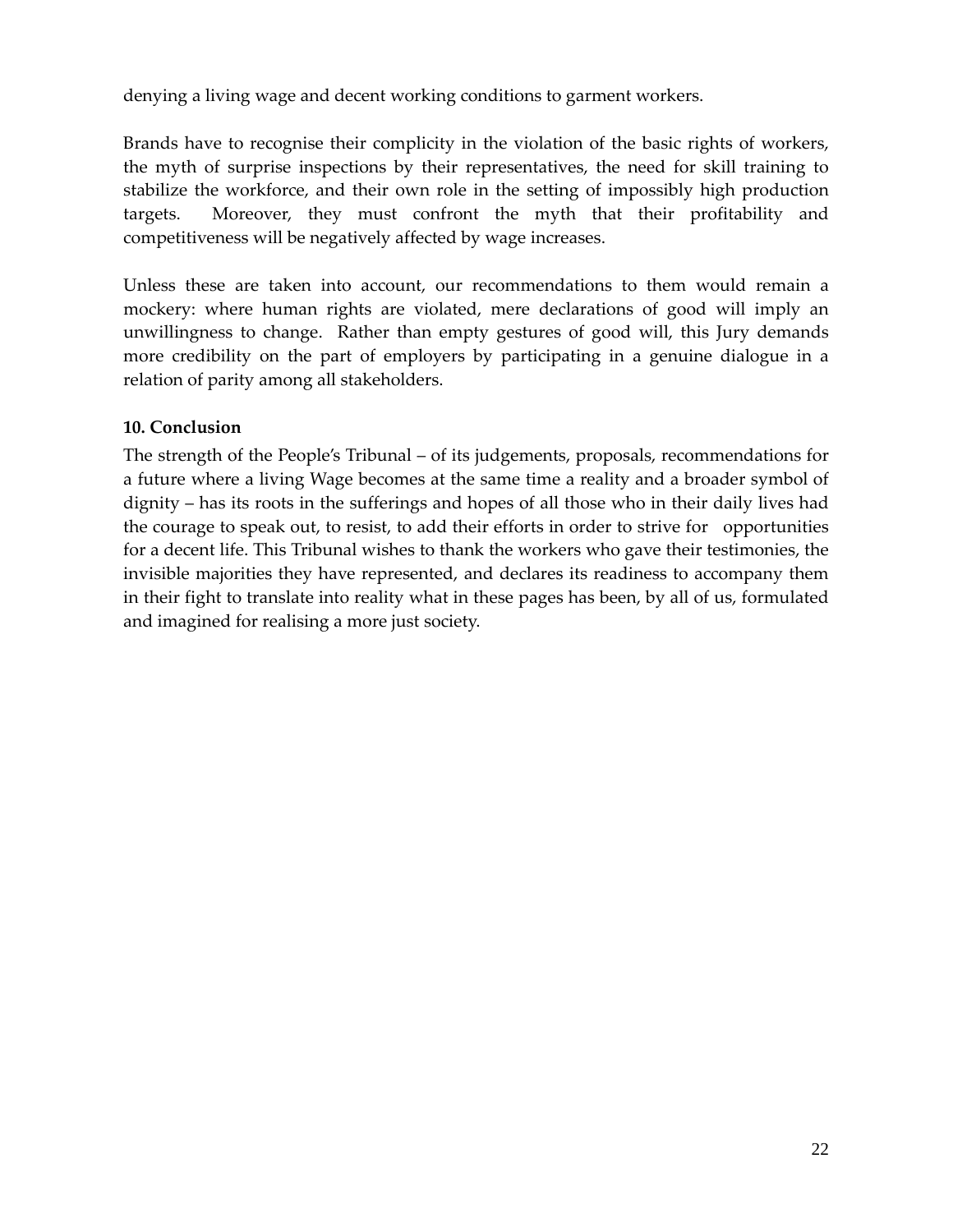#### **Annexure 1 – Petition submitted to the Jury**

We, as representatives of Indian garment workers employed in the global garment industry petition the Peoples' Tribunal on "Minimum Living Wage and Decent Working Conditions as a Fundamental Human Right" to hear the workers' testimonies, experts' evidence, and presentations from different parties and to render a recommendation for redressing the deficit in decent labour standards in the garment industry in India.

The multinational brands and retailers that source garment from Asia are responsible for grave exploitation and human rights violations of Asian garment workers, and in this case, in India. Such violations in producing countries have robbed the workers of a basic humane existence and Asian countries and industry of their due revenue. We thus seek a remedy to this situation.

The Petitioners are:

The members consist of 20 organizations representing garment workers across India, defending the need for a living wage to be implemented in the garment industry as a fundamental human right of workers. The members are:

Hind Mazdoor Sabha (HMS) Indian National Trade Union Congress (INTUC) All India Trade Union Congress (AITUC) Centre of Indian Trade Unions (CITU) Hind Mazdoor Kisan Panchayat (HMKP) New Trade Union Initiative (NTUI) Garment and Allied Workers Union (GAWU) Garment and Textile Workers Union (GATWU) Karnataka Garment Workers Union (KGWU) Garment Labour Union (GLU) Garment and Fashion Workers Union (GAFWU) Society for Labour and Development (SLD) SAVE CIVIDEP FEDINA Alternate Law Forum Vimochana Maraa Asia Floor Wage Alliance

Our Vision: Workers in India must have decent work and conditions, and live with dignity and freedom.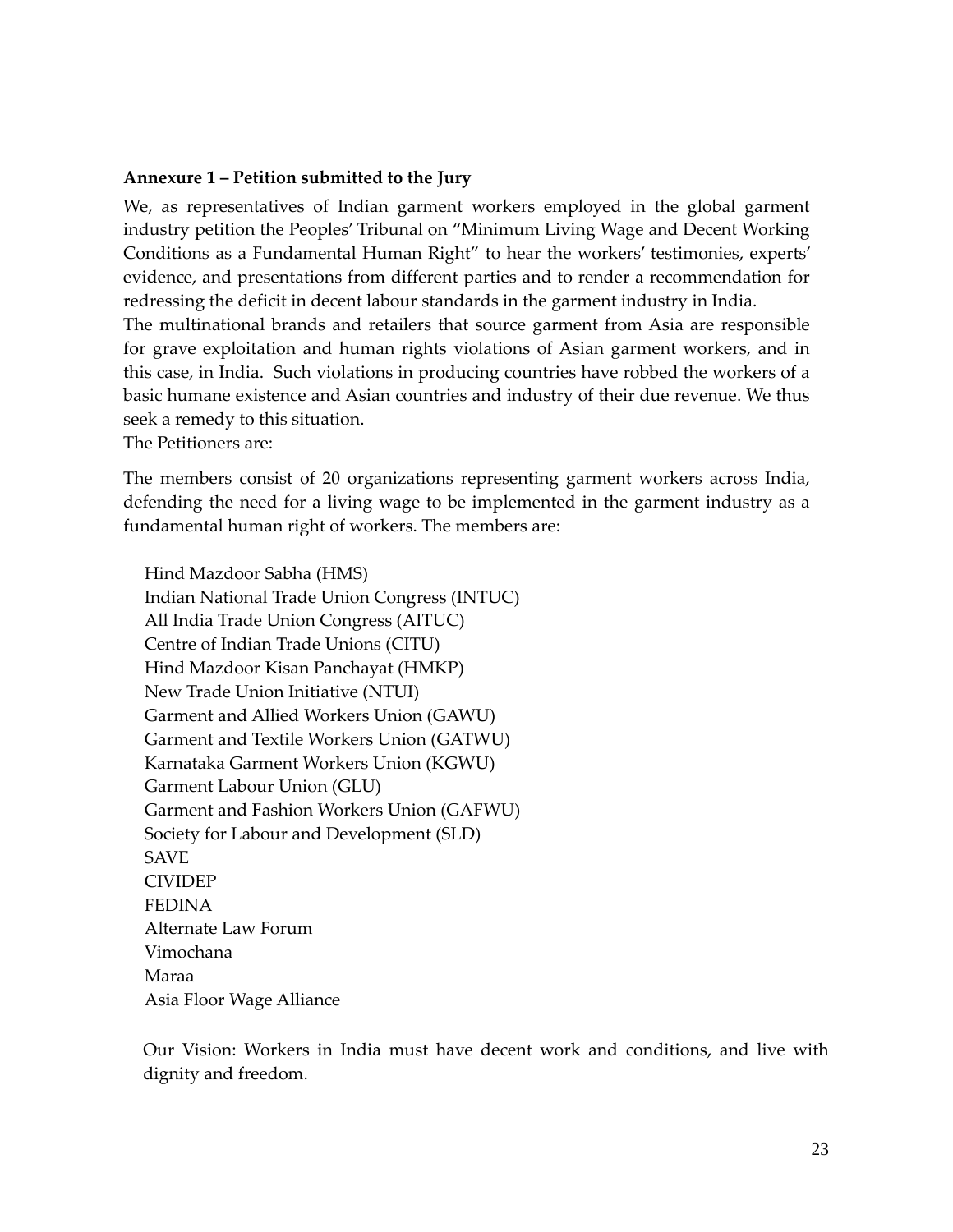#### **Preamble**

According to the International Labour Organisation (ILO), "Wage employment and wages are central to the world of work. Approximately half of the global labour force works for a wage. Living standards and the livelihood of wage earners and families depend on the level of wages, when and how they are adjusted and paid. Wages are a major component of overall consumption and a key factor in the economic performance of countries. The enormous expansion of the labour force participating directly and indirectly in the international exchange of goods and services and the growing interdependence of low‐, middle‐ and high‐income countries has squarely placed wages at the centre of the debate on globalization" (Global Wage Report 2008). In 1944, the International Labour Organisation (the ILO) adopted the *Declaration of Philadelphia*, as an addition to the ILO's constitution. The *Declaration* articulated key principles: labour is not a commodity, freedom of expression and of association are essential to sustained progress, poverty anywhere constitutes a danger to prosperity everywhere, and that all human beings have the right to pursue both their material well-being and their spiritual development in conditions of freedom and dignity, of economic security and equal opportunity.

In June 2008, the International Labour Conference adopted an *ILO Declaration on Social Justice for a Fair Globalization*, based on the principles in the *Declaration of Philadelphia*. The *Declaration on Social Justice* supports "policies in regard to wages and earnings, hours and other conditions of work, designed to ensure a just share of the fruits of progress to all..." The 2008 Declaration recognises the importance of "full employment and the raising of standards of living, a *minimum living wage* and the extension of social security measures to provide a basic income to all in need..." In other words, social security, a decent wage, and formal and full employment are essential for a minimum living standard.

The importance of setting a *minimum wage* is to signal that not all conditions of work, or of life, are subject to negotiation or coercion. The significance of setting a *living wage* is that it makes concrete the idea that work should provide for one's life – that a working person should never, despite their efforts, be unable to support themselves and their families.

The Universal Declaration states in Article 23 (3) that "Everyone who works has the right to just and favourable remuneration ensuring for himself and his family an existence worthy of human dignity, and supplemented, if necessary, by other means of social protection."

The International Covenant on Economic, Social and Cultural Rights (ICESCR) has two articles related to wage. Article 7 defines remuneration as providing workers at a minimum, with: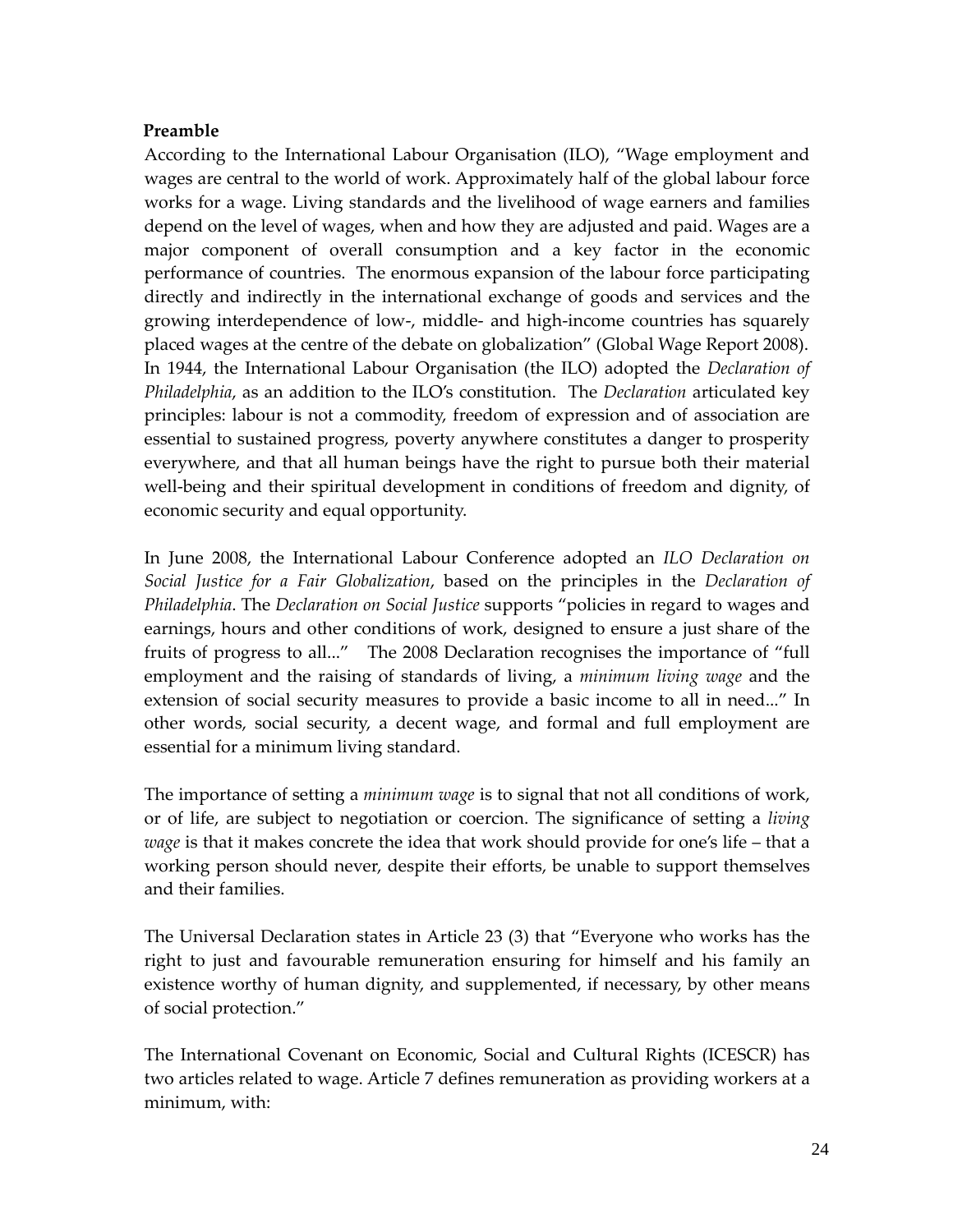(i) Fair wages and equal remuneration for work of equal value without distinction of any kind, in particular women being guaranteed conditions of work not inferior to those enjoyed by men with equal pay for equal work;

(ii) A decent living for themselves and their families in accordance with the provisions of the present Covenant;

(iii) Safe and healthy working conditions;

(iv) Rest, leisure and reasonable limitation of working hours and periodic holidays with pay, as well as remuneration for public holidays

Article 11 (1) of ICESCR defines "the right of everyone to an adequate standard of living for himself and his family, including adequate food, clothing and housing, and to the continuous improvement of living conditions. The States Parties will take appropriate steps to ensure the realization of this right, recognizing to this effect the essential importance of international co-operation based on free consent.

The Convention on the Elimination of All Forms of Discrimination Against Women's Article 11 articulates the right to equal remuneration, including benefits, and to equal treatment in respect of work of equal value, as well as equality of treatment in the evaluation of the quality of work; it prohibits, subject to the imposition of sanctions, dismissal on the ground of pregnancy or of maternity leave and discrimination in dismissals on the basis of marital status.

Unfortunately the universal body of human rights instruments and standards only imply rather than assert a positive "Right to Wage." Based on the ILO's standard on wage as described above, the India's National Peoples' Tribunal, as part of the Asia Floor Wage Campaign seeks to assert a "Right to Minimum Living Wage."

The right to a Minimum Living Wage also flows from the commitments of the Indian Constitution. While interpretations of social welfare legislations by the Supreme Court in the post liberalization era have tended to chart a course often in collision with the protections guaranteed by the Indian Constitution, it is submitted that economic policy during the globalization era cannot whittle away the protections given to workers under social legislation. The Supreme Court has itself observed that " I share the anxiety of my Lord Brother Justice Singhvi about a disturbing trend which is discernable in recent times( of whittling down labour rights by considering the management as the supreme master) and which is sought to be justified in the name of globalization and liberalization of the economy." As noted by the Supreme Court in *Harjinder Singh v. Punjab State Warehousing Corporation* ( AIR 2010 SC 1116 at para 23)

Therefore the approach of the court must be compatible with the constitutional philosophy of which the Directive Principles of State Policy constitute an integral part and justice should not be denied by entertaining the specious and untenable grounds put forward by the employer –public or private.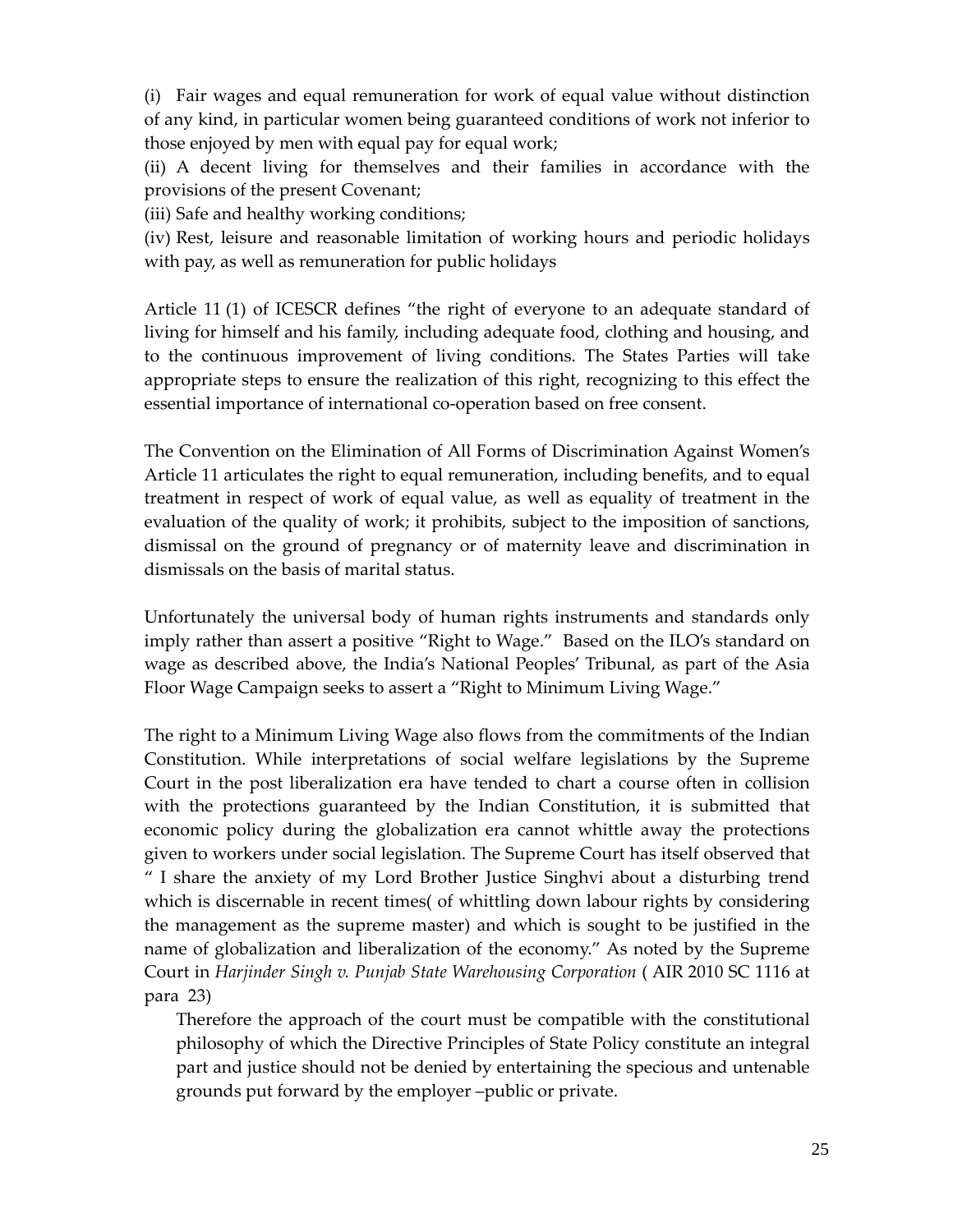The relationship of wage to survival raises questions about the consequences of denial of wages. The growing gap between rich and poor and the increasing impoverishment of the majority of the working poor in Asia give rise to great economic inequality.

Denial of a minimum living wage is not only a grave injustice that perpetuates social, political and economic inequalities but jeopardises the entire global economic well‐ being, where the productive forces are deprived of the means of basic survival and of opportunities for development. Denial of a *minimum living wage* as a right directly impacts on the realization of universal and indivisible human rights, as illustrated herein:

Right to life: The insecurities that arise when workers are paid less than minimum wage make it impossible to actually satisfy the right to life, as it denies access to medical care in case of illness or accidents; it prevents the household from purchasing necessary nutritious food on a day to day basis; it removes the means to provide education to children towards improving their living standards; it means outright starvation for those without access to emergency assistance and relief goods in times of calamities or natural or man‐made disasters.

Right to equal opportunity: The global gender division of labour, where female dominated industries are characterized by lower than minimum wages and exploitative practices, sustains the global manufacturing industry, and is central to their profit‐driven survival. Thus violating the right to equal opportunity and the right to minimum wage is the norm for those industries which seek to be so-called globally competitive.

Right to equal protection of the law: Propelled by globalisation, countries have created legal and political environments where it will be more difficult to petition the government to protect the right to minimum wage. Workers that have unionised and waged struggles on wage issues find that they lack the necessary protection against arbitrary dismissals or terminations. Many companies simply do not allow the formation and registration of unions.

Right to decent working hours: As a result of both challenging industrial relations and the need to satisfy their most basic necessities, garment workers are compelled to work overtime hours when their wages are below minimum wage. This subliminal form of coercion may be concealed, but its consequences clearly are visible in the daily struggles of workers who have succumbed to lengthy working hours to earn that scant extra revenue for survival. In light of such, the AFW grasps the need to establish a *minimum living wage,* as a means to impede forced labour and to ensure a liberating, not limiting society.

Right to a standard of living adequate for himself and his family: Without a decent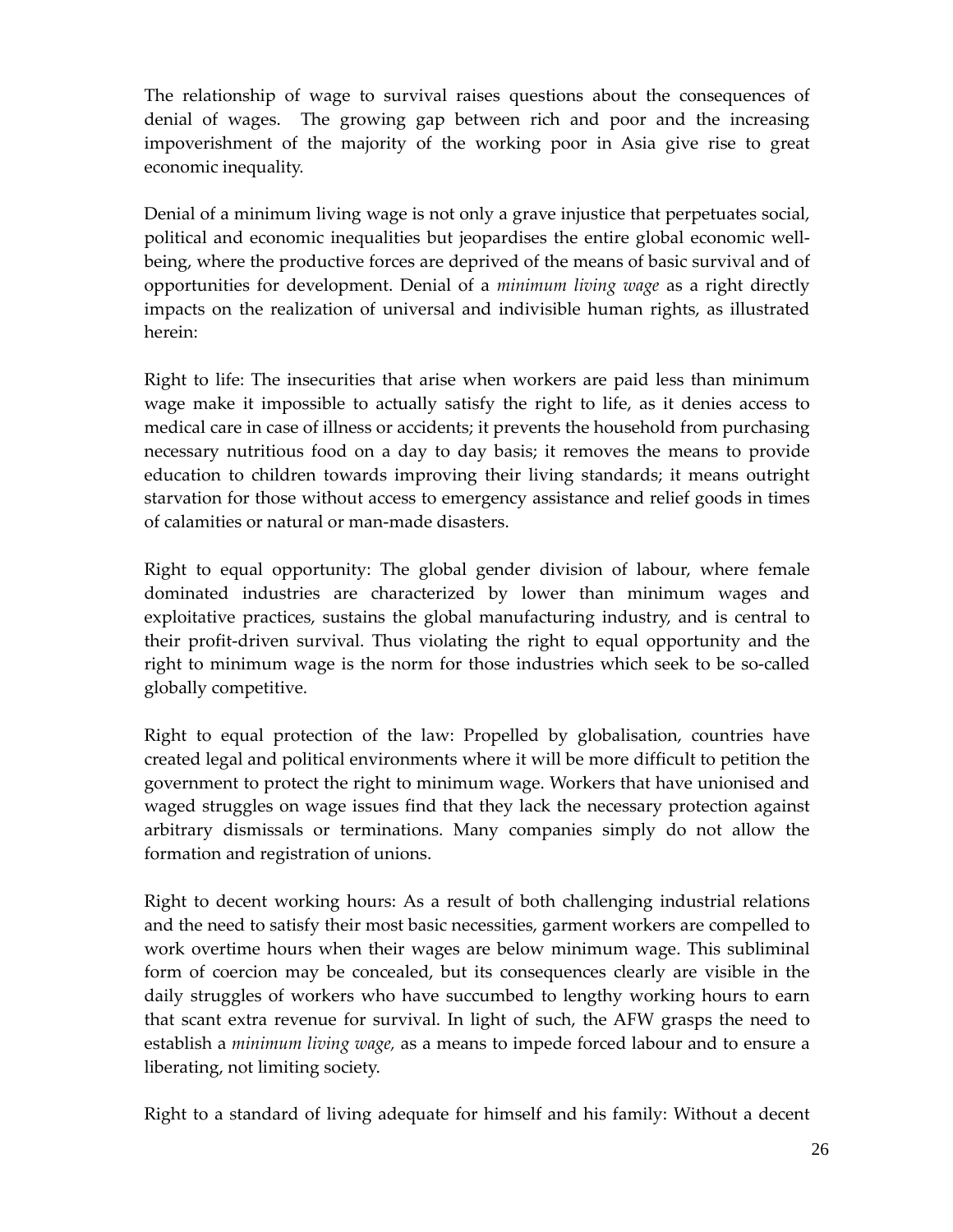*minimum living wage*, by no means are workers able to meet their basic needs of food, shelter or clothing. Based on pragmatic accounts of what is to be considered as decent, the AFW would ensure that their wages are capable of satisfying such basic necessities.

The proliferation of various public and private institutions, the increasing levels of mediation, and the growing complexity of the global economic structure have made accountability for the denial of wage difficult and elusive. In order to make "Right to Minimum Living Wage" justifiable, both public and private institutions would need to be identified and mechanisms implemented for the delivery of this right.

# **Conditions in the Indian garment industry**

# **Introduction**

The Indian textiles industry, according to the government, is valued at US\$ 55 billion at current prices, and 64% of this industry serves the domestic demand. The textiles industry accounts for 14% of industrial production, which is 4% of GDP; and employs 35 million people and accounts for nearly 12% share of the country's total exports  $b$ aske $t^{13}$ .

As per the WTO data on international trade, India ranked as the third largest exporter in the global export of textiles (just behind China and EU 27), and  $6<sup>th</sup>$  largest in global export of clothing (behind China, EU 27, Hong Kong, Bangladesh, Turkey). During the year 2010-11, Readymade Garments account for almost 45% of the total textiles exports and apparel and cotton textiles products together contribute nearly 70% of the total textiles exports.

The textile exports to top 10 countries in the year 2011‐2012 stands at 20497.52 million USD and this registers a 24.13% growth over the previous year<sup>14</sup>. Total export to European Union in the year 2011‐2012 stands at 9311.63 million USD against the 8172.99 million USD in the previous years. The foregoing data shows that the textile sector, especially the export oriented sector, in India is reviving fast from the recent global economic crisis which engulfed most of India's export markets.

# **Brief Profile of Textile and Clothing Manufacturing and Exporting Hubs in India**

According to the 2009 Study of Apparel Export Promotion Council of India, National Capital Region, Tirupur and Bangalore alone contributes anywhere between 55% to 60% of the total exports from India. Tirupur, NCR, Bangalore, Chennai, and Jaipur are found to be clusters where more than 70% of the manufactured products are exported. Brief profiles of a few clusters are below

**Tirupur, Tamil Nadu:** Tirupur came into the scene of apparel manufacturing with the

 <sup>13</sup> http://www.texmin.nic.in/sector/note\_on\_indian\_textile\_and\_clothing\_exports\_intl\_trade\_section.pdf<br><sup>14</sup> http://www.texmin.nic.in/ermin/stat\_exports\_ton\_10\_ermin\_akb.pdf

<sup>14</sup> http://www.texmin.nic.in/ermiu/stat\_exports\_top\_10\_ermiu\_akb.pdf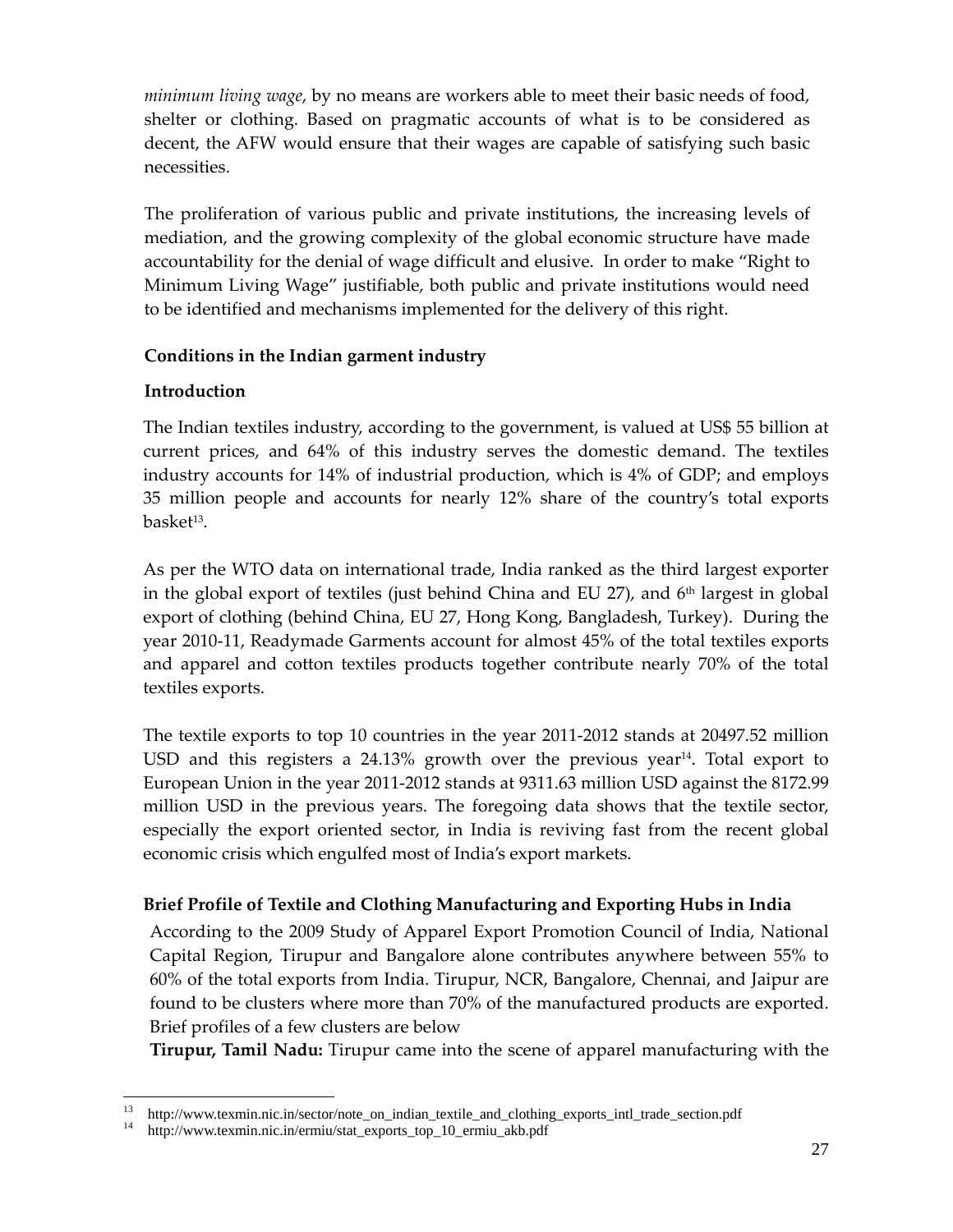production of 'baniyans' in 1970s. As per the 2009 data, Tirupur tops all hubs in terms of turnover (Rs 13450 crore). There are a total of 2599 manufacturing units in Tirupur and the direct and indirect employment generation in the textile and garment sector in Tirupur is estimated at 6 lakh. 74% of the total production is exported and EU is the largest market of followed by USA. The total annual capacity of the cluster is estimated at 200 crore pieces; however, the actual production for the year was 144 crore pieces and thus the industry is operating at  $72\%$  capacity utilisation<sup>15</sup>. Average export price per piece of garment was calculated as Rs 100 in 2009. Tirupur focuses mainly on knitwear and hosiery.

**Bangalore, Karnataka:** The total turnover of Bangalore cluster is calculated to be Rs 5000 crore in 2009. There are 850 manufacturing units engaged in producing garments in Bangalore and the direct and indirect employment generation in the cluster is estimated at 4.5 lakh. The total number of garment pieces made annually in Bangalore stood at 32 crore in 2009. 80% of the workforce in Bangalore cluster is women. Bangalore focuses on gents wear with over 75% products being gents wear. Cost of production is relatively lower than that in NCR but higher than that of Tirupur and Chennai.

**NCR (Delhi, Haryana, UP):** There are a total of 1675 manufacturing units in NCR and the total turnover in 2009 was Rs. 10300 crores. Employment generation in NCR is estimated to be about 3 lakhs. Most of the workers in NCR are migrants from Uttar Pradesh and Bihar and unlike other clusters over 80 % of the workforce is male. NCR is known for its skilled workforce. About 83% of the combined production in NCR is exported. NCR focuses on ladies fashion wear.

**Chennai, Tamil Nadu:** This cluster has 650 manufacturing units and the total turnover in 2009 was Rs 2500 crore and out of which 80% of this was for export. Chennai cluster generated a total of 2.4 lakhs employment in 2009, direct and indirect together. Most of the workers in this cluster are women.

**Ludhiana, Punjab:** Ludhiana enjoys monopoly in winter wear with 95% share of the total woollen/acrylic knitwear production in India. There are about 10000‐12000 units including spinning, weaving, knitting, chemical processing and garment manufacturing in Ludhiana and the total turnover in 2009 was Rs. 7000 crores. Annual production is estimated to be 14 lakh pieces in 2009 and 20% this is estimated to be for export. Total employment (direct and indirect) generated in 20098 was 3.5 lakh.

#### **Workers' Concerns**

**Wage:** Wage has been a major issue in all these manufacturing hubs. The minimum wages in the industry is actually at the poverty level wage. On top of these poverty level wages, in most of the above mentioned manufacturing hubs, employers and contractors actively engage in wage theft in various forms: namely, illegal and unauthorised deduction from earned wages, non‐payment of legal overtime wages, non‐payment of wages according the skill level, inordinate delay in payment of wages.

The gap between the minimum wages and the living wage as calculated by AFW Alliance is given in the table.

<sup>15</sup> 15 Indian Apparel Clusters-An Assessment, AEPC Study 2009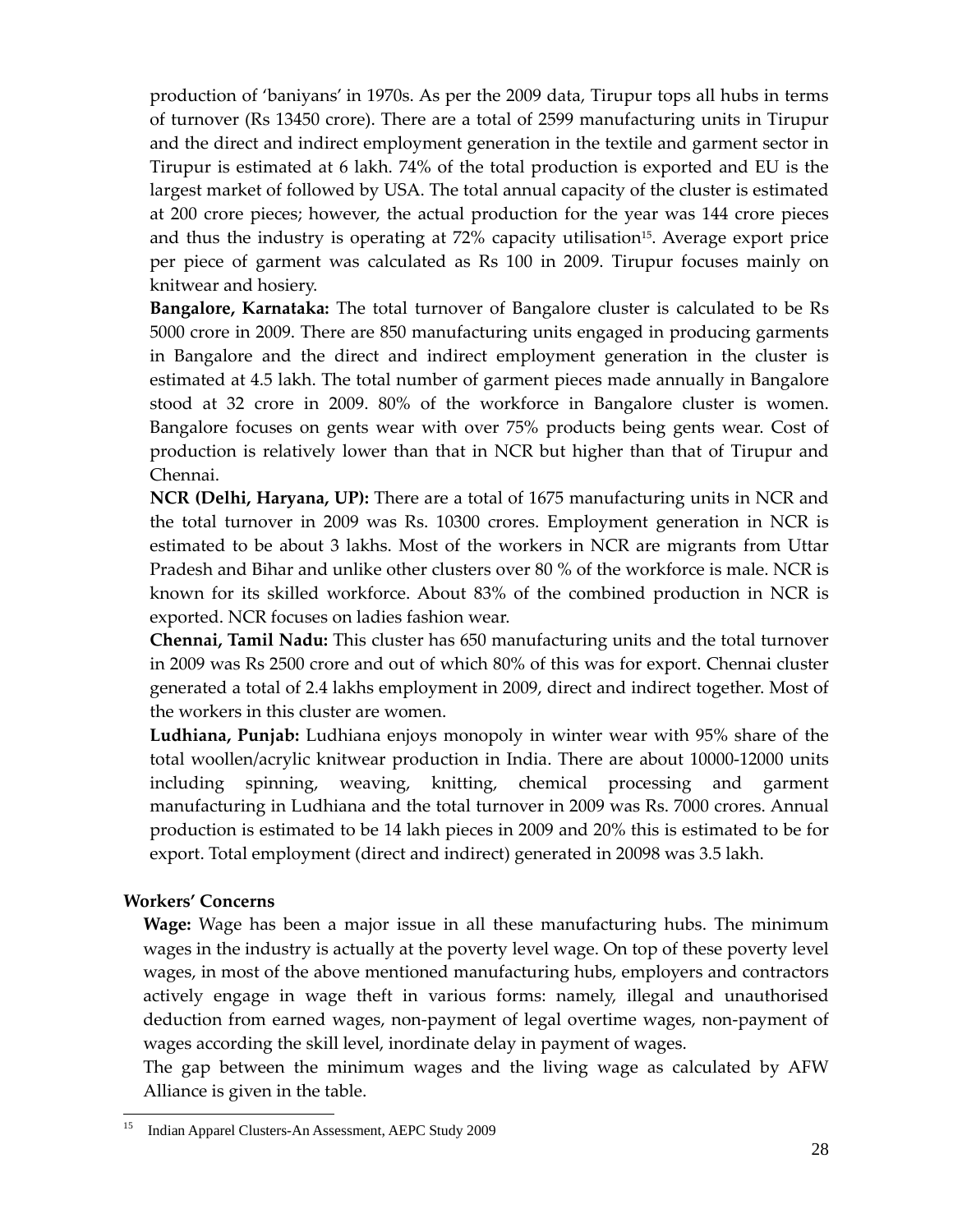| Region    | <b>Minimum Monthly Wage</b><br>(in Rs.) | Minimum Wage<br>as $%$ of AFW |
|-----------|-----------------------------------------|-------------------------------|
| Bangalore | 4472                                    | 37%                           |
| Gurgaon   | 4847                                    | 40%                           |

**Working Conditions:** Employers practice various violations including illegal extension of working hours, practice of compulsory overtime, inhuman productivity measures, not providing adequate health and safety measures such as drinking water, hygienic and sufficient latrines and urinals and canteen facility. No crèches are present, and no constitution of mandatory Works Committee, Sexual Harassment Committee and Occupational Health and Safety Committee. Various social security laws of Provident Fund, Employees State Insurance, Bonus and Gratuity are often violated by employers. Illegal retrenchment, lockouts, layoffs without following proper procedure along with indiscriminate use of contract labour is the norm of the day. Gender discrimination in terms of lower pay, sexual harassment etc. is also very common in many of these globally celebrated manufacturing zones.

**Freedom of Association:** Freedom of Association of garment workers is the least respected by employers. Collusion of the labour departments, police and anti-social elements is the major threat faced by workers in organising themselves for their rights. There have been many incidence of violence including kidnapping of union leaders in the northern region. Most of the employers invariably practice unfair labour practices listed in the 5<sup>th</sup> Schedule of the Industrial Disputes Act, 1947. The ILO Conventions on Freedom of Association and Protection of the Right to Organise (C No. 87) and Right to Organise and Collective Bargaining (C No. 98) are also violated by many of the employers.

#### **Right to a Life with Dignity**

The workers have also been refused a life with dignity. The violations of a dignified life include harassment, verbal comments, not allowing workers to use the toiled and sexual and inappropriate comments and touching. All this forms the very structure of the industrial relationship and is antithetical to the promise of a dignified life which is made to every citizen under Article 21 of the Constitution.

#### **The Petition**

The Petitioner presents to the National Peoples Tribunal on Minimum Living Wage as

a Fundamental Right of Indian Garment Workers the following testimonies:

1. Case studies from workers and women workers in the garment industry in across India from the manufacturing hubs described above.

- 2. Expert testimony on India's garment industry
- 3. Expert testimony on Indian Labour Laws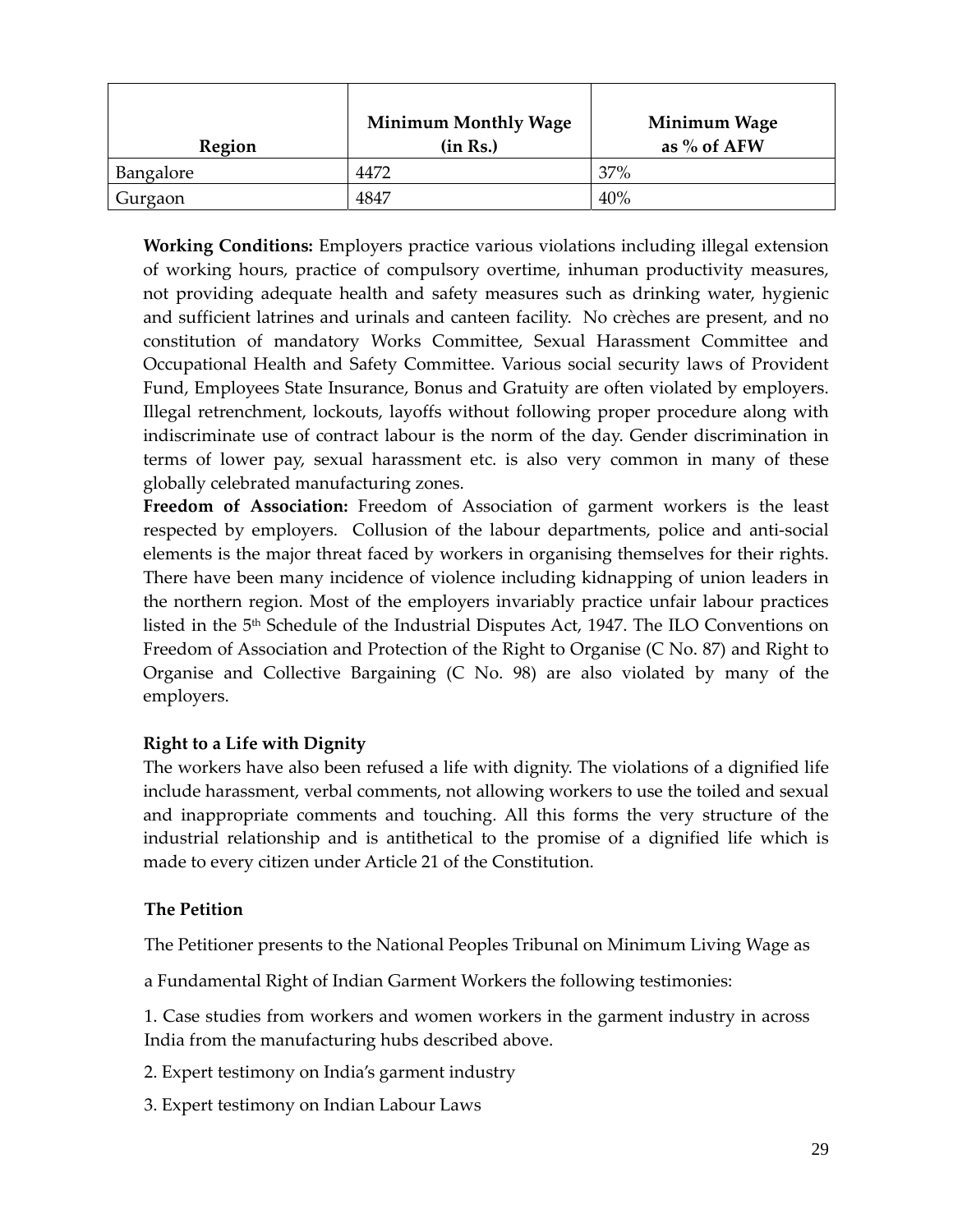- 4. Expert testimony on gender aspects of labour
- 5. Expert testimony on Asia Floor Wage and its feasibility
- 6. Government Presentation (Additional Labour Commissioner‐Karnataka)
- 7. Brand presentation (H&M)
- 8. Brand statement (ADIDAS)

9. Union Submissions from four major national federations (CITU, INTUC, HMKP, NTUI)

- ‐ The Petitioner, through the People's Advocates, argues that there is a deficit in wages paid to workers and especially, women workers in the garment sector in India, that the wages paid to the workers falls far below a living wage standard that should provide adequate wages for basic food, clothing and accommodation, health, fuel and transport, education and communication and other expenses such as contribution to family, subscriptions such as to trade unions, care for children and parents, and other social functions.
- ‐ The Petitioner argues that Freedom of Association is one of the most violated rights of workers, by their employers and that in the absence of such a right, it is impossible for workers to represent themselves democratically and have their human rights be respected and enforced.
- The Petitioner argues that India is party to international standards including Core Conventions of the ILO, and has enacted laws and policies in line with these international standards. However there is a weak capacity and lack of political will on the part of the state and government to ensure implementation of and compliance with the international standards and national laws and policies, with lacunas that allow employers to circumvent the law.
- The Petitioner argues that workers in the garment industry receive poverty wages, and in addition, are subjected to **wage theft**, excessive hours, underpaid overtime, and poor and stressful working conditions. In addition, there is lack of access to social security; a lack of protection for women workers especially with regard to health and safety, sexual harassment, maternity and reproductive health, and child care. The workers are subjected to inhuman productivity targets which lead to the violations of core labour standards.
- The Petitioner argues that the contract labour system, practiced widely and illegally, facilitates a complex illegal system that allows for wage theft including the social security component, use of extra‐legal disciplinary methods, and unfair labour practice. The contract labour system shifts the accountability and liability for legal responsibility and promotes a culture of impunity, contempt of law and corruption.
- The Petitioner argues that the existence of extra‐legal punitive power of corporal punishment into industrial discipline undermines women's equality and capacity to organize and improve their working conditions.
- The Petitioner confirms that garment workers are mostly migrants, mothers, care‐ givers, young, and have a double burden in society because they are both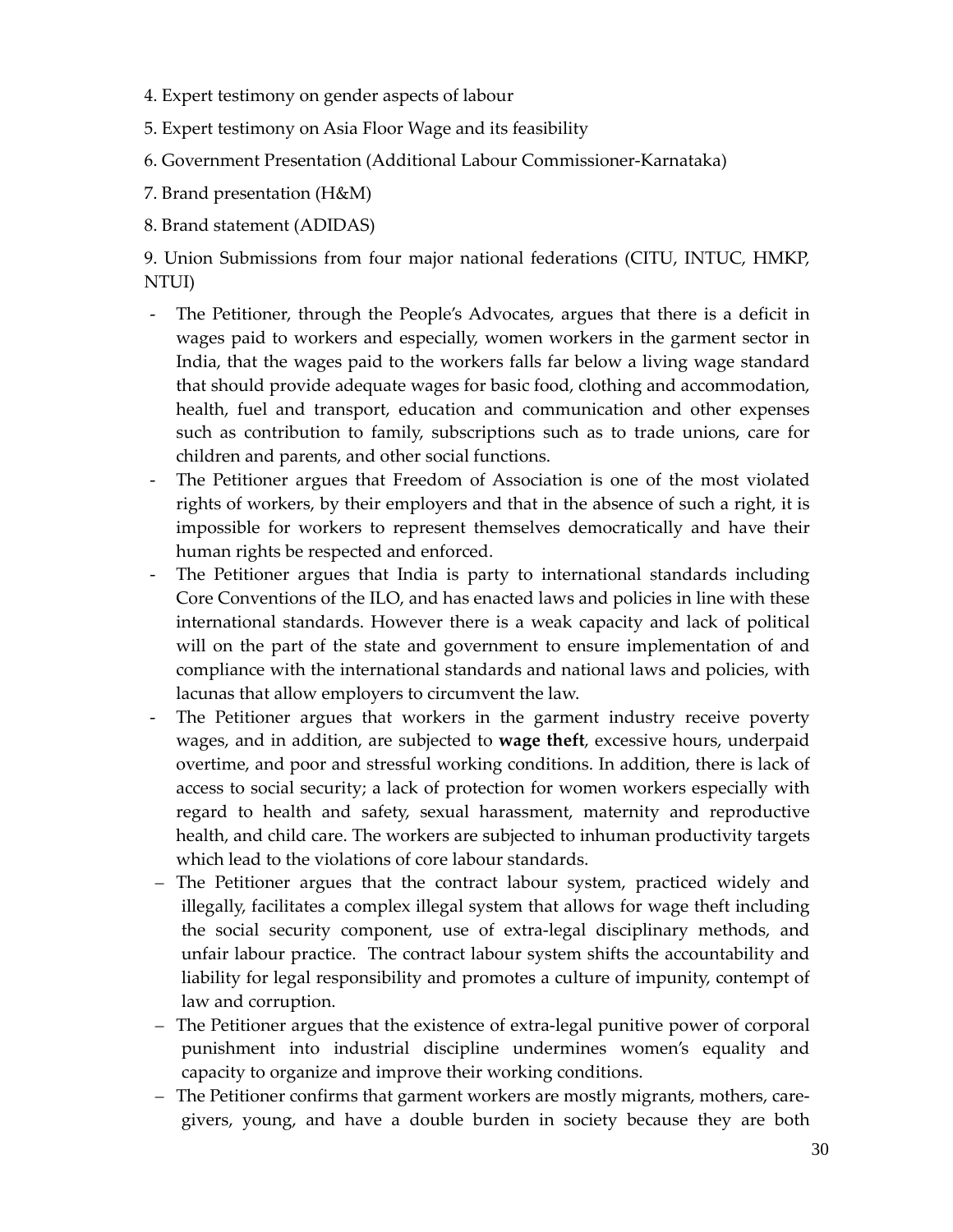homemakers and economic providers. This deficit denies their dreams: for education, for professional development, for marriage, to have children, to care for their parents, to provide for their families, to build their own homes.

- The Petitioner argues that this wage regime removes the capacity of garment workers and women garment workers to extricate themselves from the cycle of poverty, elevate their economic and political status, and maintain their dignity and self respect.
- The Petitioner will argue that it is the loss of living wage earnings for workers that correspond to a benefit in huge profits for the garment industry of today who have profited hugely from outsourcing production to low wage countries. This we will show in evidence gathered on the global supply chain and on working and living conditions that fall short of the decent labour standards.
- The Petitioner argues that the Corporate Social Responsibility (CSR) programmes of the brands have failed to achieve their claims as seen over a long historical period and that brands need to take immediate concrete steps to allow access to unionisation, promote collective bargaining, and negotiate with the representative unions of garment workers.
- The Petitioner argues that significant portion of the garment industry is organized for foreign market and is integrated into global production network where production is done in India and similar developing countries, exclusively for the sale and consumption in the Global North market. In view of this emergence of a global production system the capacity to pay wages has to be assessed in relationship to the global production network. It is argued that the global production network of the brands has the capacity to pay living wage to the garment workers in the producing country.
- The Petitioner argues that it is possible to provide a living wage and proposes that the Asia Floor Wage is a legitimate minimum living wage option that minimally meets the conditions for decent labour standards. Asia Floor Wage can be a solution to raising the wages of workers from the lowest rung of the industry, increasing their bargaining power throughout the supply chain, in attenuating women's unequal bargaining power, in addressing gender wage gaps and in improving workers' well being.
- The Petitioner argues that historical experiences as well as contemporary evidence shows that living wage cannot be provided by market but can be ensured either in a condition and practice of collective bargaining or, the state promoting and legislating minimum living wage. It has to be a part of wage policy of the government and it is in this aspect, that there is a **policy deficit** that has become more pronounced after 1991 when the government subordinated its regulatory and promotional instruments to the prerogatives of a "free market".

The Peoples Tribunal is asked to examine the evidence and find for the petitioner:

- 1. Is there a deficit in Decent Labour Standards in India's garment industry?
- 2. Determine the magnitude of workers, specifically women workers, in the Garment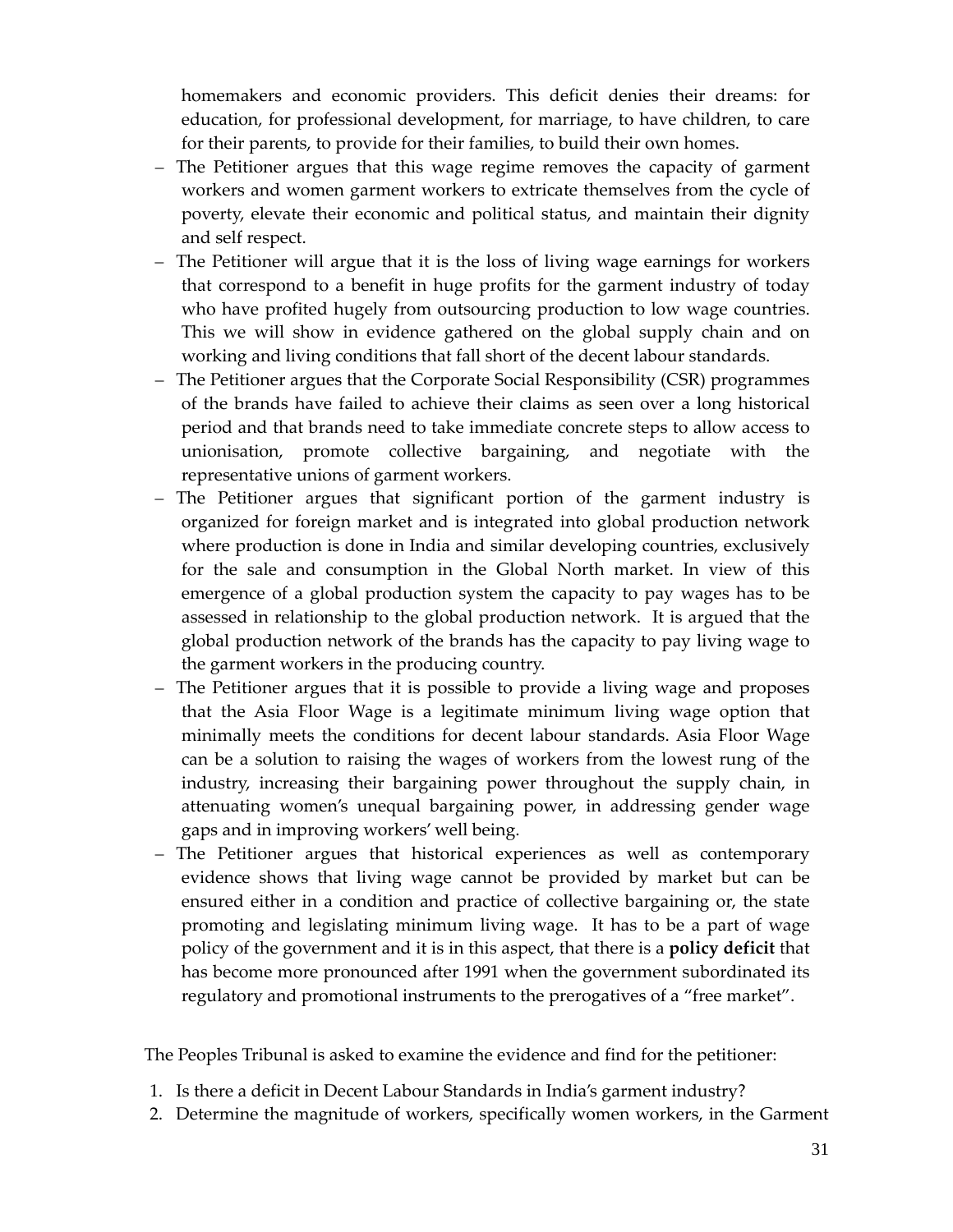Global Supply Chain, working and living in conditions that fall far short of Decent Labour Standards

- 3. Is there a wage deficit for basic living standards?
- 4. What are the causes of the wage deficit? Who are responsible?
- 5. Can AFW address this wage deficit?
- 6. What are the criteria for a wage that is defined as a human right?

#### Prayer:

It is our prayer therefore to the Respectful Panel of the Tribunal to find that there are wage deficits in the Indian Garment industry that these deficits violate human rights and labour standards, and that living wage is a redress to these violations if enacted and implemented, and adequate mechanisms are in place.

It is our prayer that the Respectful Panel of the Tribunal find that government, industry and trade unions have respective duties and responsibilities towards the fulfilment of workers' living wage.

**END**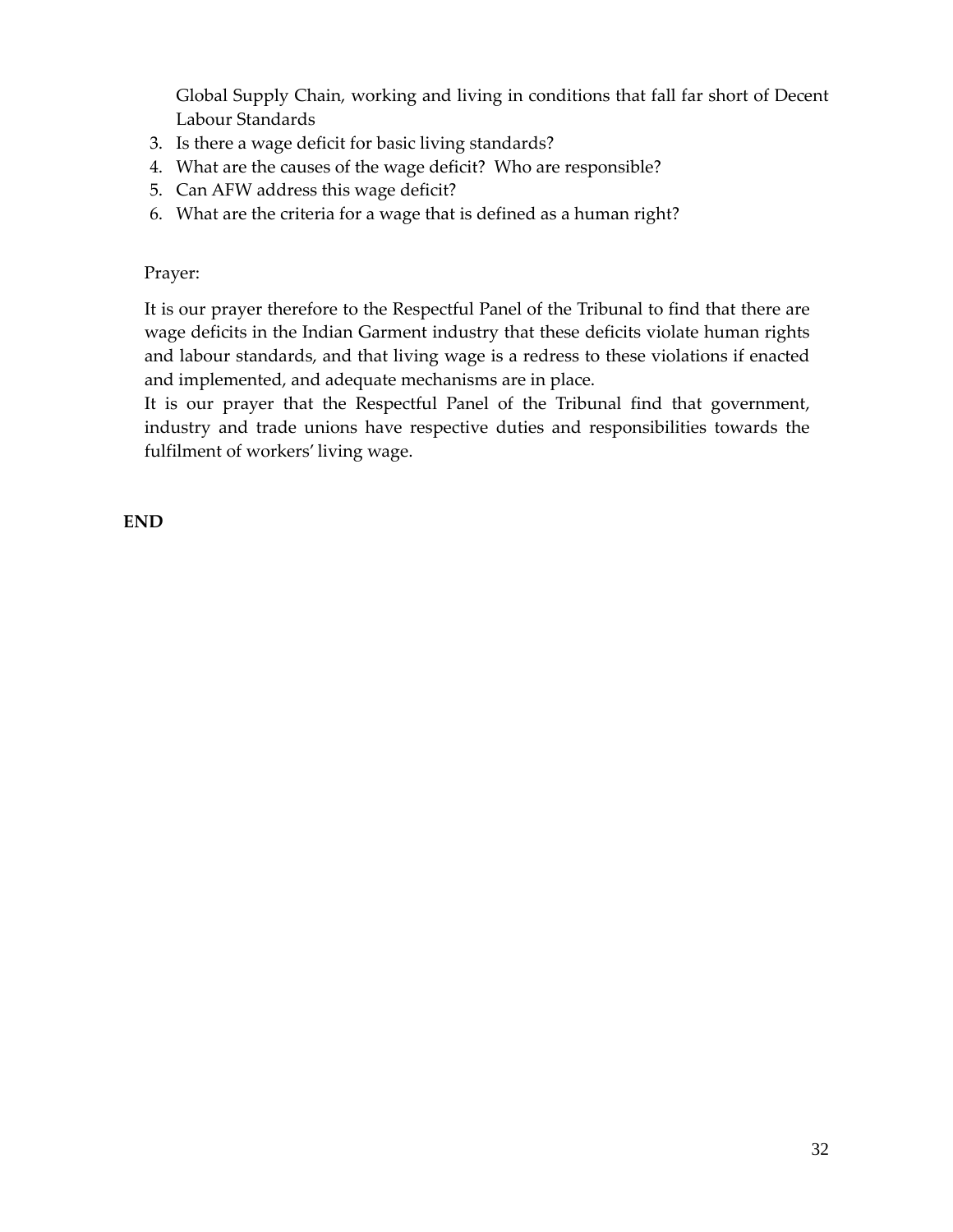#### **Annexure 2 – Biographies of Jury Panel for National People's Tribunal**

#### **1. Marina Forti**

Marina Forti was born in Milan, Italy, in 1959. In Milan she started her professional life at Radio Popolare. A professional journalist, since 1983 she has been associated with the daily newspaper "*il manifesto*". She covered issues related to immigration, sustainable development and more in general foreign affairs, serving subsequently as Chief Editor and Foreign Editor. As a Foreign Correspondent she traveled mainly in South Asia, South East Asia and Iran. For her column "TerraTerra" in 1999 she was awarded the "Premiolino". Her book *La signora di Narmada. Le lotte degli sfollati ambientali nel sud del mondo* (Feltrinelli 2004) was awarded with the Elsa Morante Prize for Communication, 2004. She is resident in Rome.

#### **2. Mary E. John:**

Mary E John is currently Senior Fellow at the Centre for Women's Development Studies in New Delhi. She was director of the Centre from 2006‐2012 and before that deputy director of the Womenʹs Studies Programme at Jawaharlal Nehru University from 2001‐2006. She has written and lectured widely in the fields of womenʹs studies and feminist issues. Recent publications include a co-authored study on the adverse sex ratio *Planning Families Planning Gender;* the volume *Womenʹs Studies in India; A Reader* (Penguin), and guest editing an issue of the journal *Seminar* on Higher education in the time of reforms (August 2011).

#### **3. Coen Kompier:**

Coen Kompier, senior specialist at the ILO South Asia Decent Work Team, has been working at the ILO in the field of international labour standards since 1994. He has been working in Northwest and East Africa until 1999, based in Dakar (Senegal) and Addis Ababa (Ethiopia). After stints at ILO headquarters in Geneva and the ILO International Training Centre in Turin, he has been based in New Delhi since late 2000, covering eight countries in South Asia. His responsibilities cover all aspects related to ILO Constitutional and labour standards matters. He holds a Masters in International Law and International Relations from the University of Groningen, the Netherlands, his native country.

#### **4. Hemalata Mahishi:**

33 Hemalata Mahishi is a practising advocate, practising in Bangalore since 1975. She is also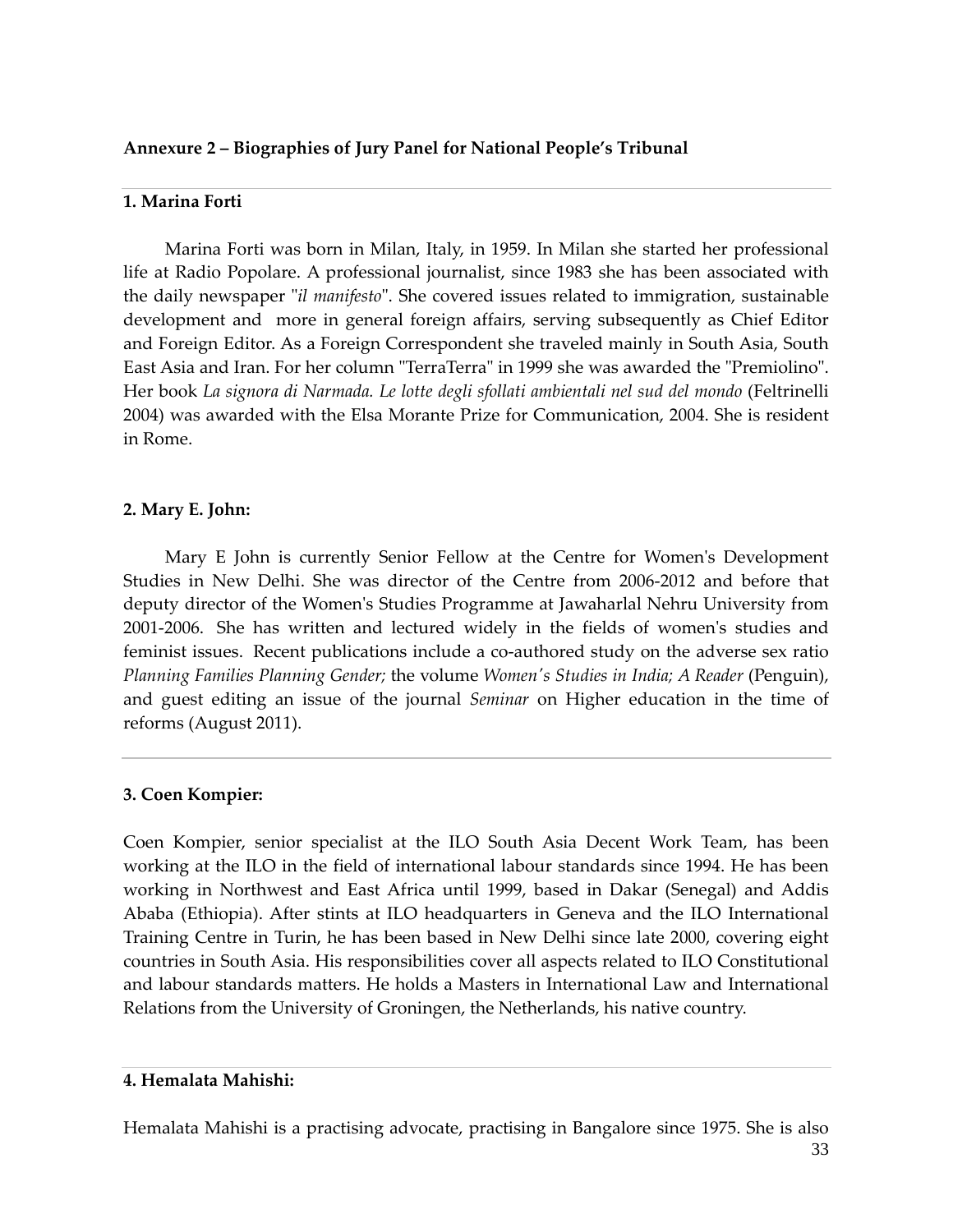the author of 14 books in Kannada mainly relating to women and law. She is an outside member in the Sexual Harassment Complaints Committee of several institutions including Indian Institute of Science, Reserve Bank of India, Bangalore University, Kannada University, Hampi. She is also the president of the Karnataka federation of women lawyers and also a member of the Board of Directors of Institute for Social and Economic Change. She is an activist interested in issues concerning women.

#### **5. Utsa Patnaik:**

Utsa Patnaik taught economics at Jawaharlal Nehru University, India since 1973 after obtaining a doctorate at the University of Oxford, U.K. She became Professor of Economics in 1983 and served as Dean, School of Social Sciences, from1998 to 2000. She has occupied visiting fellowships at various times at the University of London, the University of Wisconsin and the University of California. At present after retiring she holds a National Fellowship, Indian Council of Social Science Research, and is affiliated to Jawaharlal Nehru University. Utsa Patnaik's main areas of research interest are the problems of transition from agriculture and peasant predominant societies to industrial society, both in a historical context and at present in relation to India; the mechanisms of colonial exploitation; and questions relating to food security and poverty. These issues have been discussed in 110 papers published as chapters in books and in journals. She has authored several books including *Peasant Class Differentiation‐ A study in Method (*1987) *The Long Transition* (1999) and *The Republic of Hunger and Other Essays* (2007)*.* A German translation of selections from the last book appeared in 2009*.* She has also edited and co‐ edited several volumes including *Chains of Servitude‐ Bondage and Slavery in India* (1986) *Agrarian Relations and Accumulation‐ the Mode of Production Debate* (1991); *The Making of History – Essays presented to Irfan Habib* (2000) and The *Agrarian Question in Marx and his Successors* in two volumes (2007, 2011)*.*

#### **6. Gianni Tognioni:**

Since 1979, Gianni Tognioni has been Secretary General of Permanent Peopleʹs Tribunal. He is the currently the Head of the Laboratory of Clinical Pharmacology and Coordinator of the Department of Cardiovascular Research for the Istituto Mario Negri in Italy. Dr. Tognoni is also the Director for the Consorzio Mario Negri Sud, an Italian non‐profit organization for biomedical and pharmacological research. He holds a Doctorate degree in Philosophy and Medicine. He has also acted as the editor for several books and of more than 500 articles in major pharmacological and medical journals.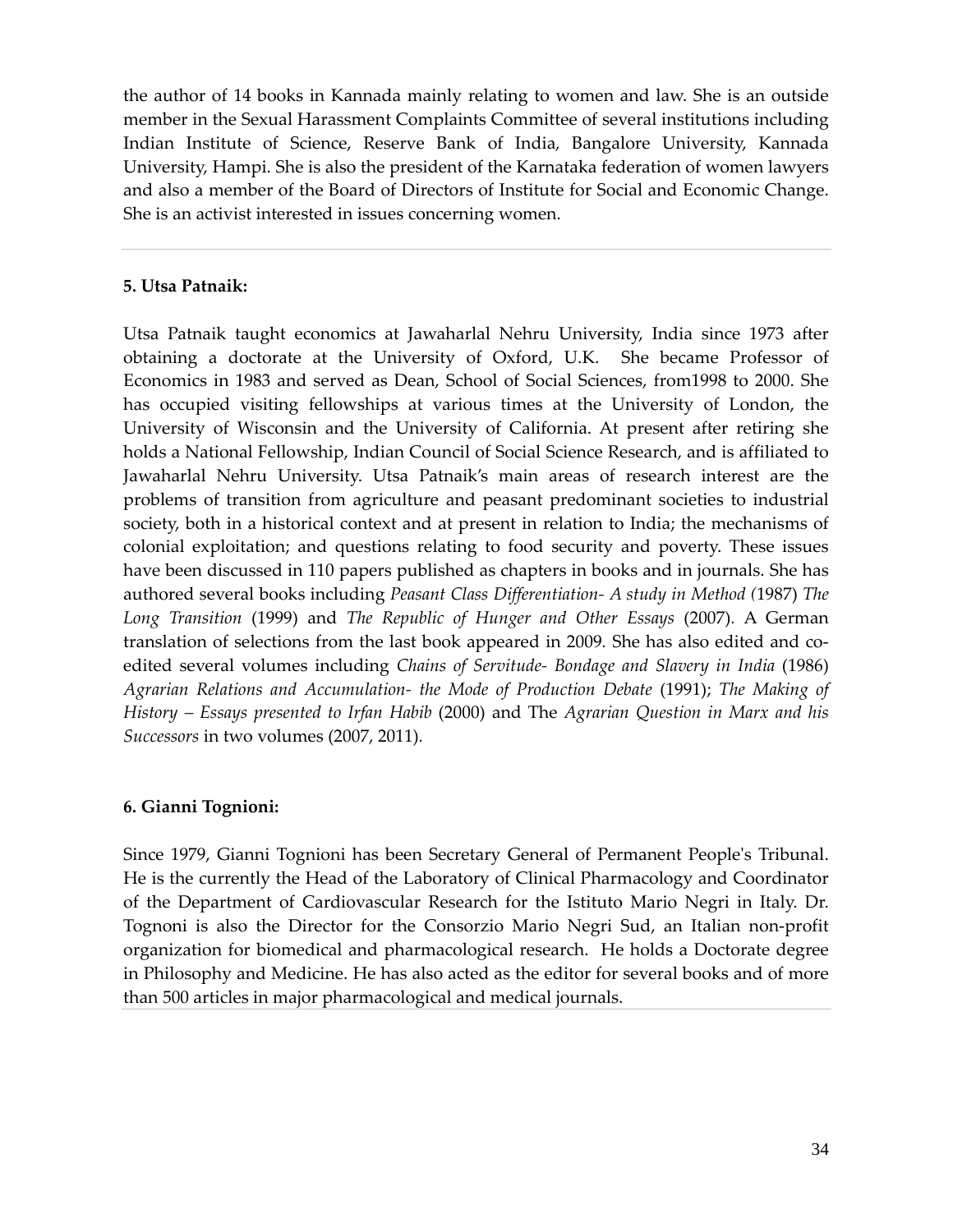#### **Annexure 3: Schedule of the Tribunal Programme**

#### **November 22nd, Thursday**

Venue: Krishna Raja Parishanmandir, Kannada Sahitya Parishat, Pampa Mahakavi Road, Chamarajpet, Bangalore

9:00‐10:15 am – Registration of participants Tea

10:15‐10:30 am – Welcome Address *Deepa, Munnade*

10:30‐10:45 am – Invocation Song

10:45‐11:00 am ‐ Introduction to the Bangalore Organising Committee *Pratibha, Garment and Textile Workers Unions (GATWU)*

11:00‐11:15 am – Introduction to the National Tribunal and Jury Members *Anannya Bhattacharjee, International Coordinator, Asia Floor Wage Alliance*

11:15‐1:00 pm – Testimonies of garment workers from Gurgaon, Tirupur, Chennai, Bangalore

1:00‐2:00 pm – Lunch Break

2:00 ‐2:20 pm – Expert Presentation: Sumangali *R. Ramesh, SAVE, Tirupur*

2.20 – 2.40 pm ‐ Provisions for Garment Workers under Government Schemes *Gurudas M Bhat, Additional Labour Commissioner (Karnataka)*

2:40 ‐3 pm ‐Statement from Brand: H&M *Niklas Klingh, Country Manager‐India & Tobias Fischer, Relations Sustainability Manager*

3:00‐3:30 pm – Tea/Coffee

3:30‐3:50 pm – Songs by union representatives

3.50‐4 pm – Statement of Brand: Adidas

4‐4.20 pm‐ Presentation by Global Union Federation: IndustriALL *Sudharshan Rao Sarde, Regional Secretary*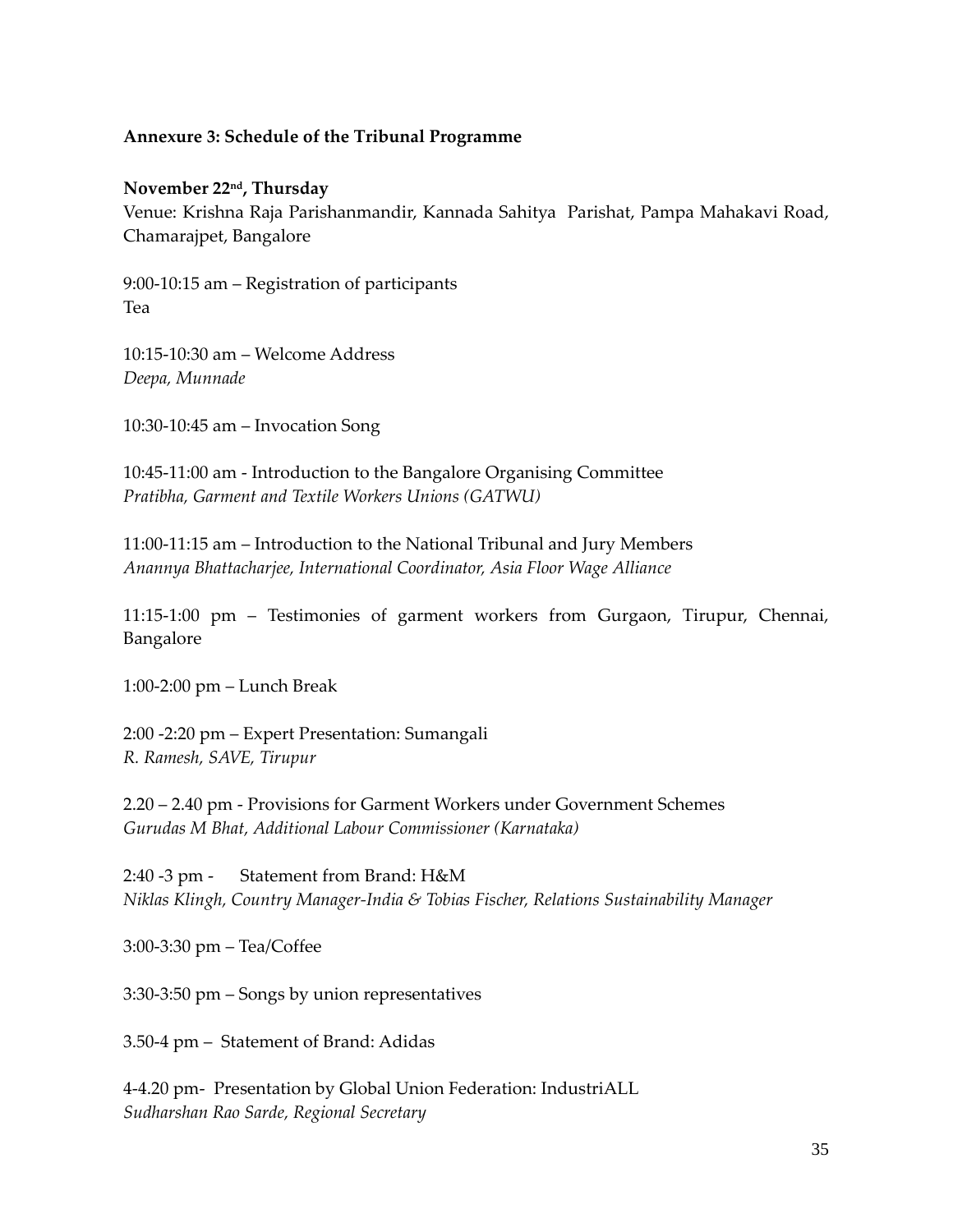4.20‐4.40 pm – Expert Presentation: Garment Industry *Vijay Bhaskar, Madras Institute for Development Studies*

4.40 – 5 pm – Union Submission: HMKP *Michael Fernandes, President*

5 – 5.10 pm – Closing Remarks *Pratibha, GATWU*

#### **November 23rd, Thursday**

Venue: Krishna Raja Parishanmandir, Kannada Sahitya Parishat, Pampa Mahakavi Road, Chamarajpet, Bangalore

9:00‐10:00 am – Registration and Tea

10:00‐10:15 am – Screening of Digital Story on Lives of Garment Workers *Ekta, Maraa*

10:15‐ 10:35 am – Expert Presentation: Labour Laws *V. Prakash, Supreme Court Advocate, Chennai*

10.35‐10.55 am – Expert Presentation: Asia Floor Wage *Jeroen Merk, Asia Floor Wage Alliance*

10.55 –11.15 am ‐ Expert Presentation: Gender and Labour *Nandita Dhawan, Professor, School of Women's Studies, Jadavpur University*

11.15‐12.15 pm – Union Submissions:

*CITU (Meenakshi Sundaram, Secretary‐Karnataka State Committee) INTUC (N.M. Mudappa, Vice President‐Karnataka) NTUI (Ashim Roy, General Secretary)*

12.15 pm – 1.15pm – People's Advocate Group's Summation

1.15 – 1.30 pm – Vote of Thanks and Closing Remarks *Sebastian, KGWU*

1.30 pm ‐ Lunch

#### **Verdict Day November 25th, Sunday**

Venue: "UNNATIʹ Auditorium, Pampa Mahakavi Road, Shankara Puram,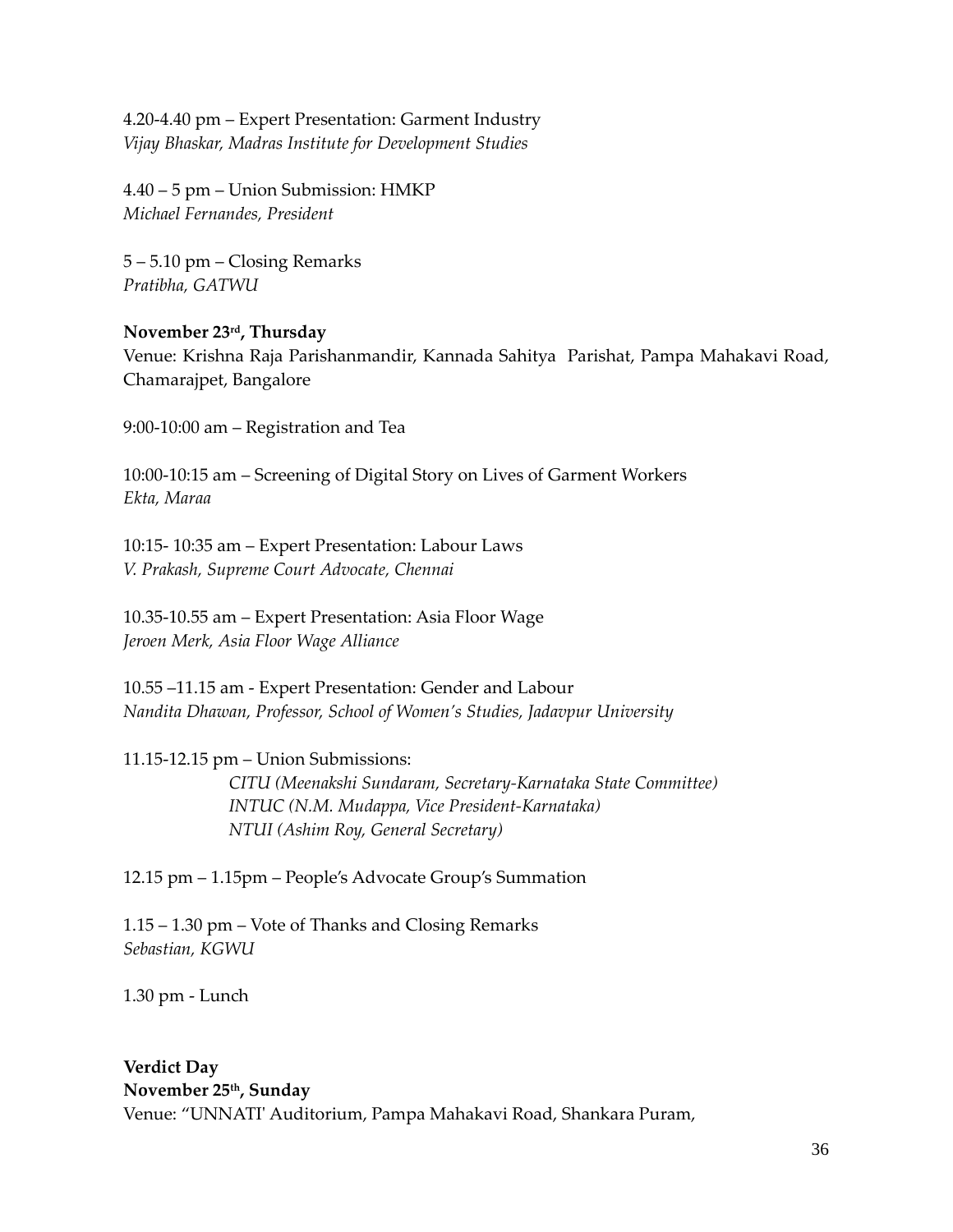Next to National College Swimming Pool, Bangalore.

10:00‐11:00 – Registration and Tea

11:00‐11:10 – Welcome & Moderator *Pratibha, GATWU*

11:10‐12:40 pm – Announcement of Verdict *Presented by Jury Members (List Attached) Kannada Summary by Nandini*

12:40 ‐1:10 pm – Receipt of Verdict by Government Official

1:10‐1:45 pm – Open House for Q and A

1:45 – 2:00 pm – Vote of Thanks and Closing Remarks *Sebastian, KGWU*

2 pm ‐ Lunch